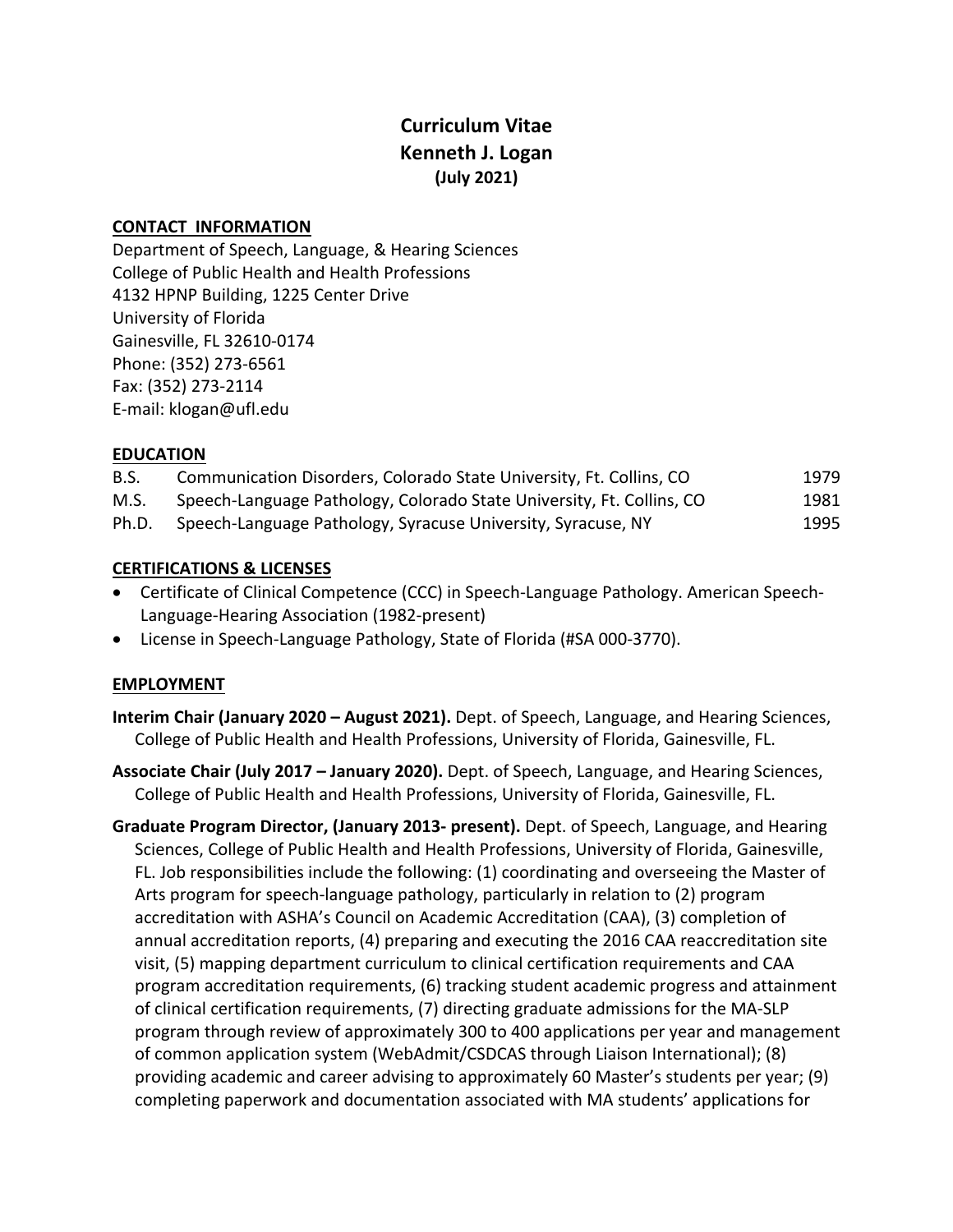clinical certification; (10) organizing and conducting open houses for prospective students and orientation activities for all newly admitted graduate MA students; (11) conducting program exit interviews and developing and administering recent-graduate and alumni surveys, (12) overseeing degree-certification for students who are graduating; (13) launching a post-baccalaureate distance-learning program that offers prerequisite courses for graduate study in speech-language pathology to students throughout the U.S., and (14) coordinating academic, clinical education, and clinical supervision activities in health science center environment.

- **Undergraduate Program Director** (**BHS-CMS degree program)**, **May 2013 – August 2016,** Dept. of Speech, Language, & Hearing Sciences, College of Public Health and Health Professions, University of Florida, Gainesville, FL. Responsible for directing the Bachelor of Health Science degree program in Communication Sciences and Disorders, including (1) providing academic and career advising to approximately 145 students in the on-campus BHS degree program and 120 students in the distance-learning BHS, post-baccalaureate, and CSD certificate tracks (sole academic advisor for the on-campus upper-division students in our major from June 2013 through July 2014); (2) monitoring student performance and attainment of degree requirements; (3) managing course enrollment in major courses; (4) coordinating course scheduling for the on-campus and distance-learning BHS programs; (5) coordinating department data from the BHS program for various UF and PHHP accreditation and accountability reports; (6) directing admissions activities associated with the on-campus and distance-learning programs (approximately 250 applications per year); (7) overseeing degree-certification for students who are graduating; (8) conducting program exit interview surveys; and (9) coordinating recruitment activities at Florida community colleges and orientation activities for all newly admitted on-campus students, transfer students, and distance-learning students.
- **Interim Director of Clinical Education, December 2013 – May 2014.** Dept. of Speech, Language, and Hearing Sciences, University of Florida, Gainesville, FL. Job responsibilities included: (1) arranging clinical practicum and clinical externship sites for students in our MA-SLP program; (2) communicating with clinical preceptors in the SLHS department and at external practicum sites to track student progress; (3) coordinating students' clock hour submissions and attainment of clinical certification requirements related to clinical practicum; (4) managing/establishing affiliation agreements with external practicum sites, and (5) launching of web-based system with the Typhon Group for documenting graduate student clinical education experiences.
- **Graduate Program Director**, **August 2001 – July 2008.** Dept. of Communication Sciences & Disorders, College of Liberal Arts and Sciences, University of Florida, Gainesville, FL (August 2001 – July 2007). Job responsibilities included the following: (1) coordinating and overseeing the MA-SLP and AuD programs, particularly in relation to (2) program accreditation with ASHA's Council on Academic Accreditation (CAA), (3) completion of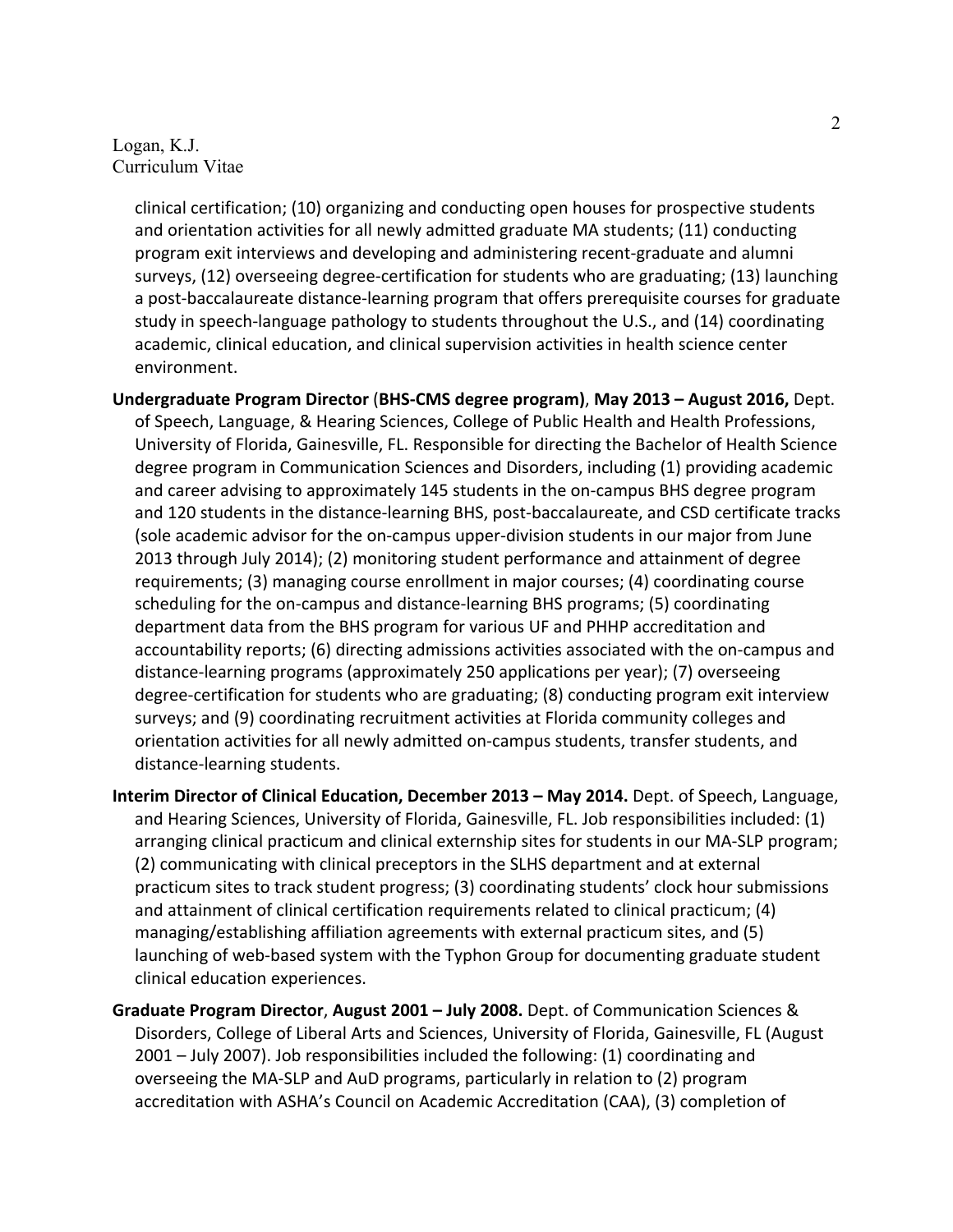annual accreditation reports, (4) coordinating the 2008 CAA reaccreditation site visit, (5) mapping department curricular offerings to clinical certification requirements and CAA program accreditation requirements, (6) tracking student academic progress and attainment of clinical certification requirements, (7) directing graduate admissions for the MA-SLP program through review of approximately 400 to 500 applications per year; (8) providing academic and career advising to approximately 55 students per year, and (9) conducting program surveys with graduating students and alumni.

- **Associate Professor**, Dept. of Speech, Language, & Hearing Sciences, University of Florida, Gainesville, FL (August 2001 - present). Primary responsibilities include: (1) directing undergraduate and graduate academic programs; (2) teaching graduate courses in stuttering, phonological disorders, and research methods; (3) teaching undergraduate courses in speech disorders and normal language development; (4) providing direct clinical service and student clinician mentoring in pediatric speech-language disorders clinic at UFHealth/Shands Clinic (2011-2013); (5) conducting research on fluency disorders.
- **Assistant Professor**, Dept. of Communication Sciences & Disorders, University of Florida, Gainesville, FL (August 1995 – July, 2001).
- **Clinic Supervisor/Lecturer**, Dept. of Communication Sciences & Disorders, Syracuse University, Syracuse, NY. (August 1993 - July 1995).
- **Research, Teaching, and Clinical Assistant**, Dept. of Communication Sciences & Disorders, Syracuse University, Syracuse, NY. (1990-1993).
- **Clinic Supervisor/Instructor**, Dept. of Speech Pathology and Audiology, University of Wyoming, Laramie, WY. (1987-1990).
- **Speech-Language Pathologist**, Wayland Public Schools, Wayland, MA. (1986-1987). Provided clinical services to elementary and middle school students with communication impairments.
- **Speech-Language Pathologist**, Converse County School District #1, Douglas, WY. (1981-1986) Provided services for elementary through high school students with communication impairments.
- **Consultant/Speech-Language Pathologist**, Division of Vocational Rehabilitation, State of Wyoming (1981-1986). Provided home-based speech-language services to adults with neurogenic communication disorders.

### **UNIVERSITY TEACHING EXPERIENCE**

**University of Florida, Gainesville, FL (1995 – present)** *Primary Courses***:**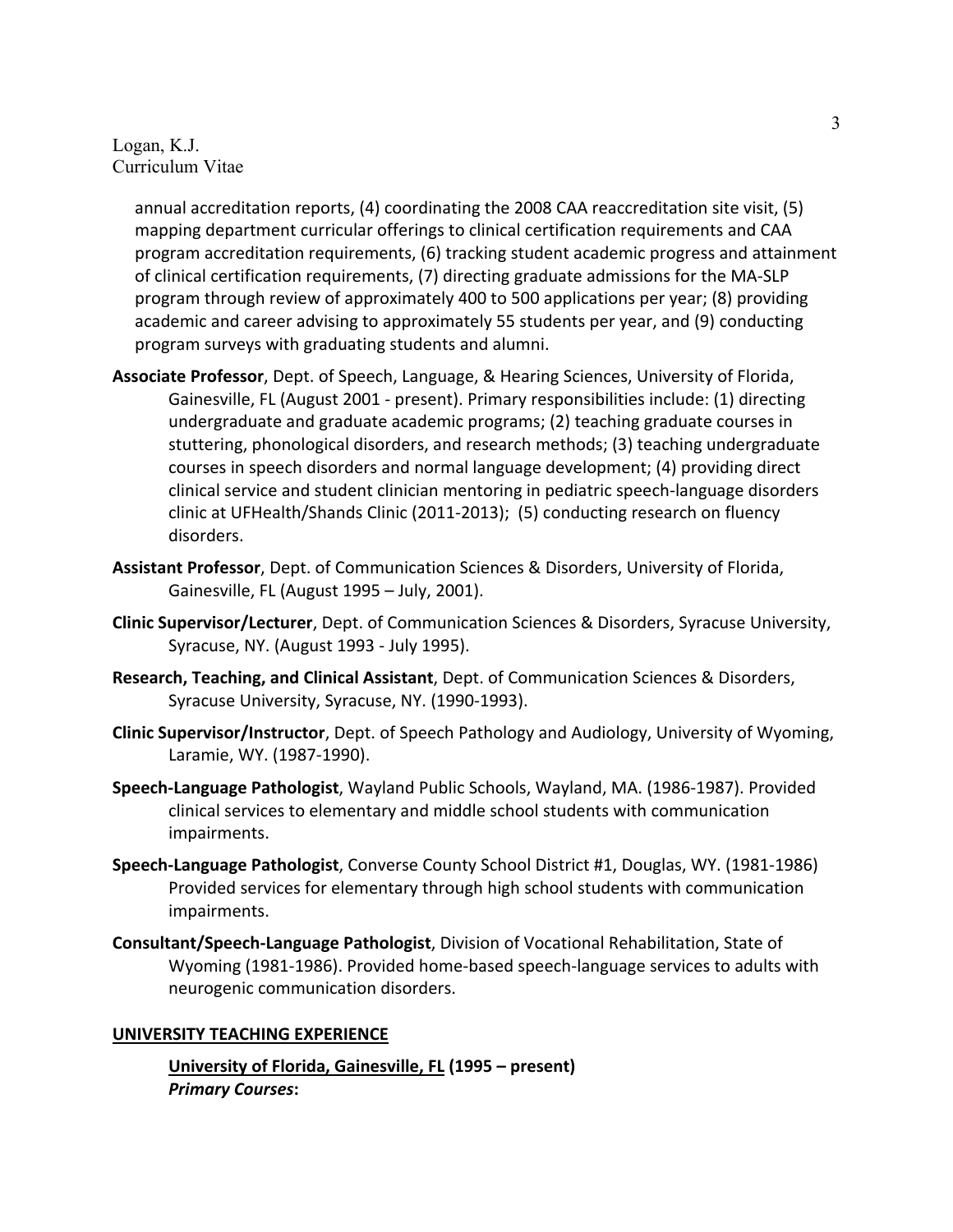> SPA 5225: Stuttering (since Fall 1995) SPA 5204: Phonological Disorders (since Fall 2002) SPA 6300: Introduction to Graduate Research (Summer 2008 – Summer 2014) SPA 4250: Introduction to Speech Disorders (since Spring 1997); on campus and via UF Online

### *Other Courses:*

SPA 6559: Alternative/Augmentative Communication (Fall 2006) SPA 6229: Applied Fluency Disorders (Spring 1999 – Spring 2003) SPA 4004: Language Development (Fall 1995 – Spring 2001; Spring 2009)

#### **Syracuse University, Syracuse, NY (1993-1995)**

SPP 509: Neural Processes of Speech and Language (Spring 1995) SPP 525: Introduction to Stuttering (Fall 1994) SPP 650: Advanced Clinical Practicum (1993-1995)

### **University of Wyoming, Laramie, WY (1987-90)**

SPPA 727: Advanced Topics in Fluency (state-wide video-telecom course, 1990) SPPA 714: Stuttering (1988-1990) SPPA 700: Language-Learning Disabilities (1989) SPPA 699: Clinical Practicum (1987-1990) SPPA 624/625: Clinical Methods (1987-1990) 8SPPA 544: Introduction to Language Disorders (1988-1990)

### **Black Hills State College, Spearfish, SD (1984-85)**

Signing Exact English (for teachers in Converse Co. WY School District, via the College's extension program)

Developing Children's Written Language (for teachers in Converse Co. WY School District, via College's extension program)

### **MANUSCRIPTS CURRENLTY IN REVIEW, REVISION, OR DEVELOPMENT**

- 1. Logan, K. J., & Hodgman, H. (in preparation). Listeners' judgments of naturalness and effort during speech*.*
- 2. Logan, K. J., & Chakraborty, N. (in preparation). How well do contemporary disfluency taxonomies characterize speakers' actual speech disfluencies?
- 3. Logan, K. J., Schwartz, S., & Chakraborty, N. (in preparation). Metrical characteristics of frequently and infrequently stuttered phonological phrases.
- 4. Logan, K., Gillam, R., & Byrd, C. (in preparation). A comparison of speech fluency in oral reading and conversational speech.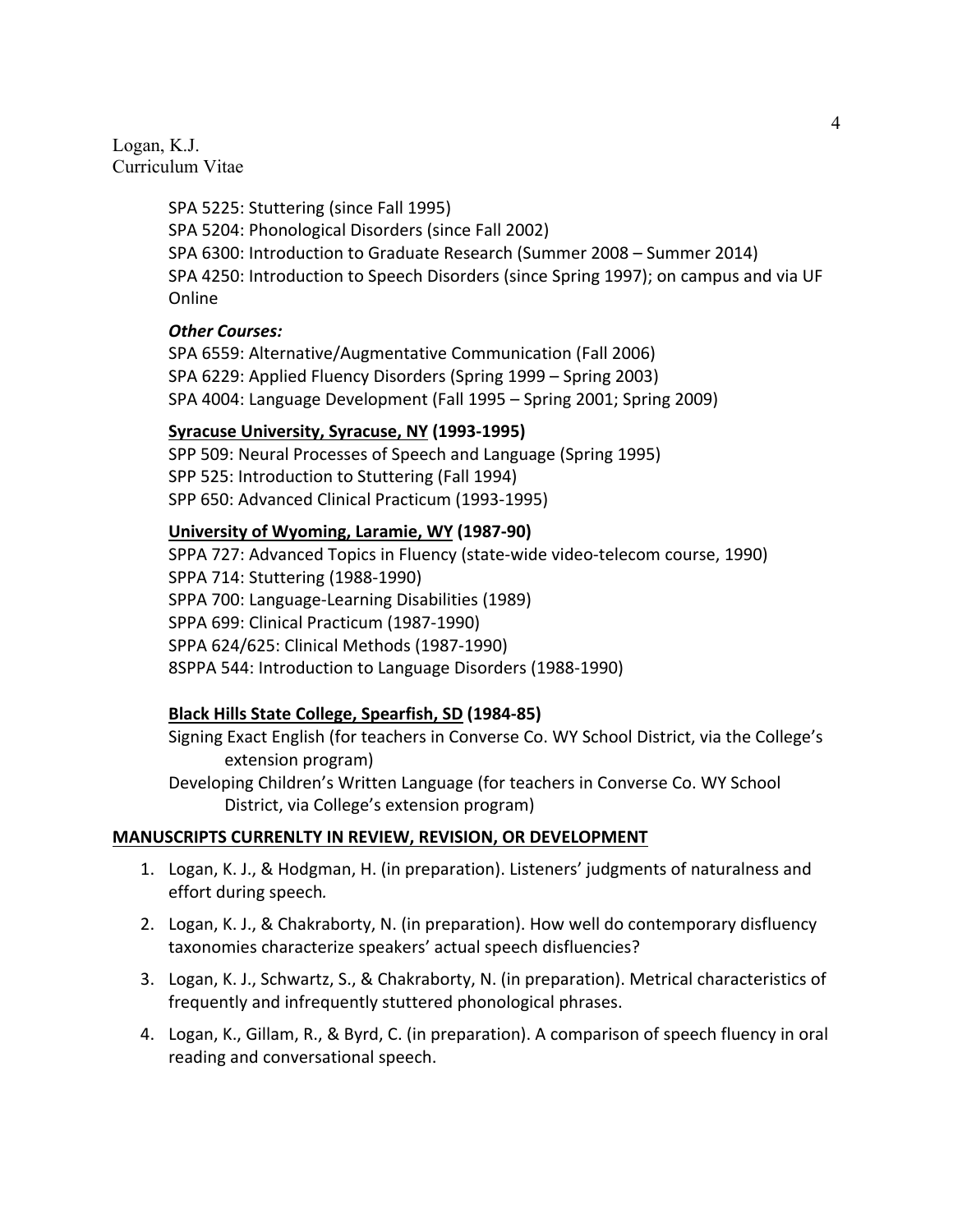#### **PEER REVIEWED PUBLICATIONS AND ARTICLES IN PRESS**

- 1. Chakraborty N. & Logan, K. J. (2018). Effects of measurement method and transcript availability on inexperienced raters' stuttering frequency scores. *Journal of Communication Disorders, 74*, 23-34, DOI: 10.1016/j.jcomdis.2018.04.006
- 2. Logan, K. J. (2017). Response to book reviews by Millard and Scott. *Journal of Fluency Disorders*, *54*, 63-64.
- 3. Park, J., & Logan, K. J., (2015). The role of temporal speech cues in facilitating the fluency of adults who stutter. *Journal of Fluency Disorders*, *46*, 41-55.
- 4. Byrd, C.T., Logan, K. J., & Gillam, R.B. (2012). Speech disfluency in school-age children's conversational and narrative discourse. *Language, Speech, & Hearing Services in Schools*, *43*, 153-163.
- 5. Logan, K. J., & O'Connor, E.M. (2012). Factors affecting occupational advice for speakers who do and do not stutter. *Journal of Fluency Disorders*, *37,* 25-41.
- 6. Logan, K. J. & Willis, J.R. (2011). The accuracy with which adults who do not stutter predict stuttering-related communication attitudes. *Journal of Fluency Disorders*, 36, *334-348.*
- 7. Logan, K. J., Byrd, C.T., Mazzocchi, E.M., & Gillam, R.B. (2011). Speaking rate characteristics of elementary-aged children who do and do not stutter. *Journal of Communication Disorders, 44,* 130-147.
- 8. Logan, K. J., Jones, K.M, & Mullins, M.S. (2008). The depiction of stuttering in contemporary juvenile fiction: Implications for clinical practice. *Psychology in the Schools, 45(7),* 609-626.
- 9. Logan, K. J. & Haj Tas, M. (2007). Effect of sample size on the measurement of stutterlike disfluencies. *Perspectives on Fluency and Fluency Disorders, 17,* 3-6*.*
- 10. Logan, K. J. (2003). The effect of syntactic structure upon speech initiation times of stuttering and nonstuttering speakers. *Journal of Fluency Disorders, 28,* 17-36.
- 11. Logan, K. J. & LaSalle, L.R. (2003). Developing intervention programs for children with stuttering and concomitant impairments. *Seminars in Speech and Language, 24*(1), 13- 19.
- 12. Logan, K. J. (2003). Language and fluency characteristics of preschoolers' multipleutterance conversational turns. *Journal of Speech, Language, & Hearing Research*, 46, 178-188.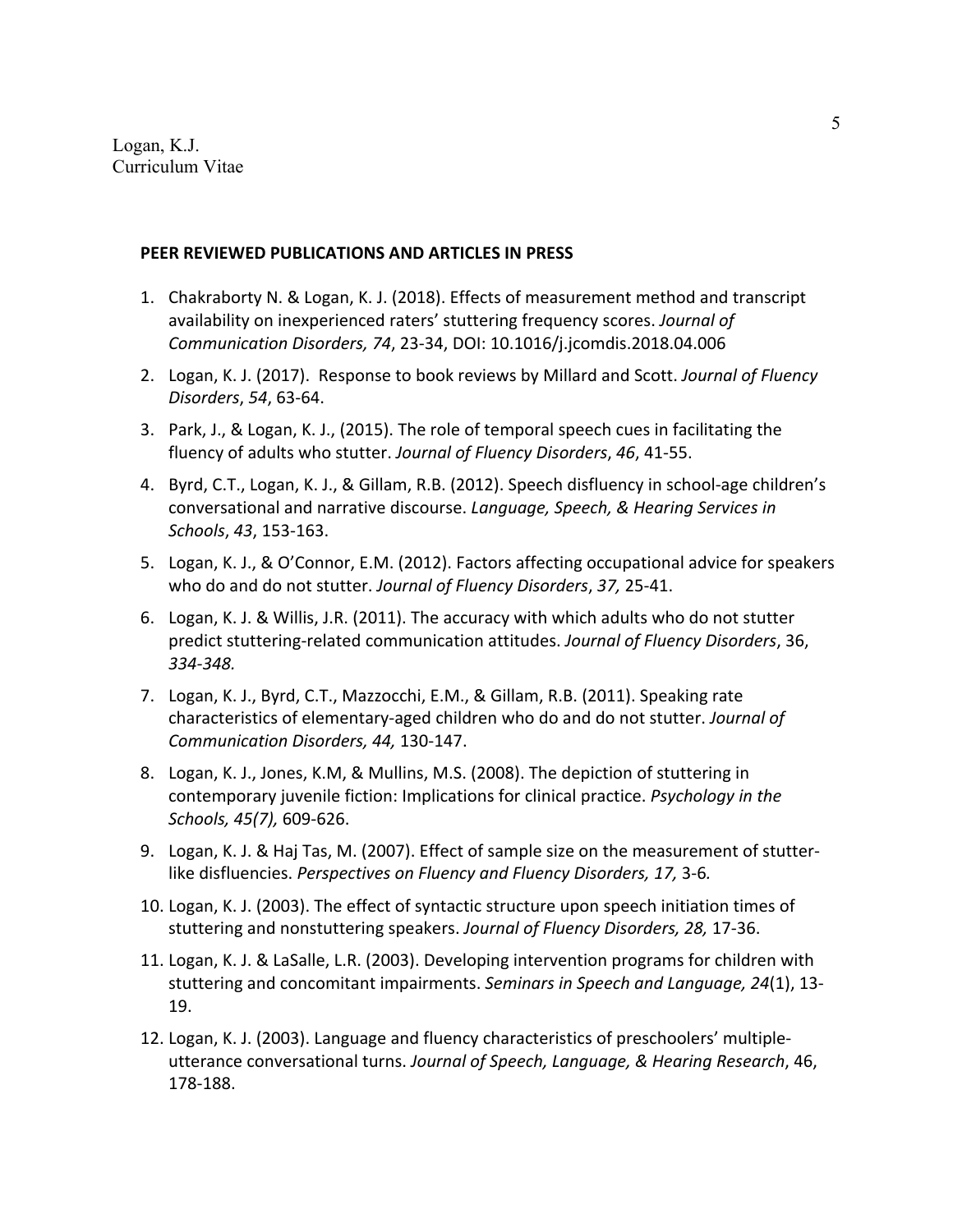- 13. Logan, K. J., Roberts, R.R., Pretto, A.P., & Morey, M.J. (2002). Speaking slowly: Effects of four self-guided training approaches on adults' speech rate and naturalness. *American Journal of Speech-Language Pathology*, *11*, 163-174.
- 14. Yaruss, J. S., & Logan, K. J. (2002). Evaluating rate, accuracy, and fluency of young children's diadochokinetic productions: A preliminary investigation. *Journal of Fluency Disorders*, *27,* 65-86.
- 15. Logan, K. J. (2001). The effect of syntactic complexity upon the speech fluency of adolescents and adults who stutter. *Journal of Fluency Disorders, 26*, 85-106.
- 16. Logan, K. J. (2001). Conversational turn length and fluency. In H-G. Bosshardt, J. S. Yaruss, & H.F.M. Peters (Eds.), *Fluency disorders: Theory, research, treatment and selfhelp.(Proceeding of the Third World Congress on Fluency Disorders*). (pp. 570-573). Nijmegen, Holland: Nijmegen University Press.
- 17. Logan, K. J., Roberts, R., & Morey, M.J. (2001). Effects of self-taught rate modification strategies on adults' speech. In H-G. Bosshardt, J. S. Yaruss, & H.F.M. Peters (Eds.), *Fluency disorders: Theory, research, treatment and self-help.(Proceeding of the Third World Congress on Fluency Disorders*). (pp. 399-404). Nijmegen, Holland: Nijmegen University Press.
- 18. Logan, K. J., & Yaruss, J. S. (1999). Helping parents address attitudinal and emotional factors with young children who stutter. *Contemporary issues in Communication Science and Disorders*, *26*, 69-81.
- 19. Logan, K. J., & LaSalle, L.R. (1999). Grammatical characteristics of children's conversational utterances that contain disfluency clusters. *Journal of Speech, Language, and Hearing Research, 42,* 80-91*.*
- 20. Logan, K. J., & Yaruss, J. S. (1998). Discussing stuttering with children who stutter: A parent training model. In E.C. Healey & H.F.M. Peters (Eds.), *2nd World Congress on Fluency Disorders*: *Proceedings* (pp. 144-148)*.* Nijmegen, Holland: Nijmegen University Press.
- 21. Logan, K.J, & Caruso, A.J. (1997). Parents as partners in the treatment of childhood stuttering. *Seminars in Speech and Language*, *18*(4), 307-325.
- 22. Logan, K., & Conture, E. G. (1997). Selected temporal, grammatical, and phonological characteristics of conversational utterances produced by children who stutter. *Journal of Speech, Language, and Hearing Research, 40,* 107-120.
- 23. Yaruss, J. S., Logan, K. J., & Conture, E. G. (1995). Speaking rate and diadochokinetic abilities of children who stutter. In C.W. Starkweather & H.F.M. Peters (Eds.), *Stuttering: Proceedings of the First World Congress on Fluency Disorders.* (pp. 283-286). Nijmegen, The Netherlands: University Press Nijmegen.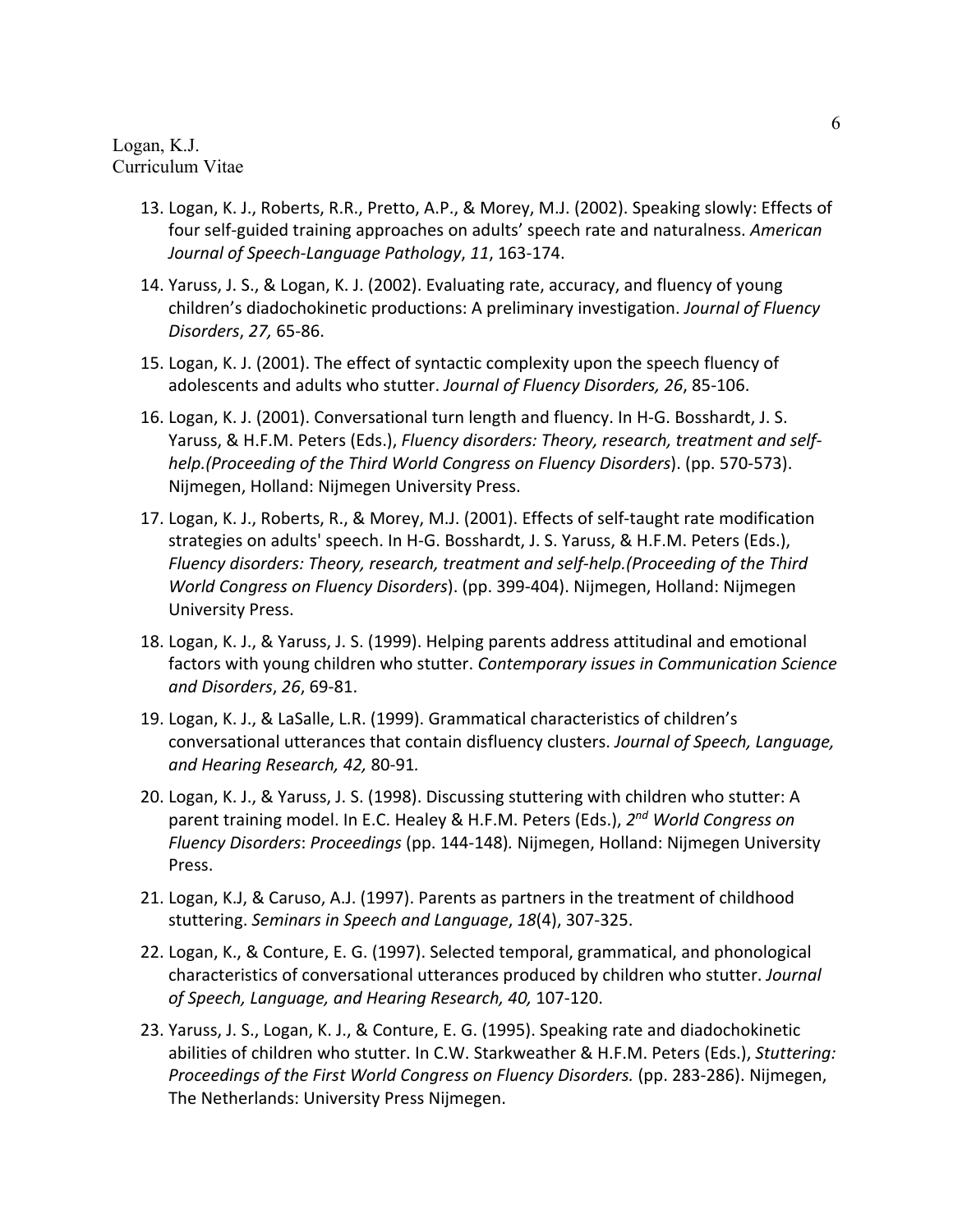- 24. Logan, K. & Conture, E. G. (1995). Length, grammatical complexity, and rate differences in stuttered and fluent conversational utterances of children who stutter. *Journal of Fluency Disorders, 20,* 35-61.
- 25. Yaruss, J. S., Logan, K. J., & Conture, E. G. (1994). Speaking rate and diadochokinetic abilities of children who stutter [Abstract]. *Journal of Fluency Disorders, 19*, 221-222.
- 26. Logan, K. (1985). Writing instruction: From preaching to practice. *Language Arts, 62,*  754-758.

### **OTHER REVIEWED PUBLICATIONS**

- 1. Jones, K.M. & Logan, K. J. (2010, October). *Using fictional literature as a tool in fluency intervention programs for children and teens.* Proceedings of International Stuttering Awareness Day Online Conference. http://www.mnsu.edu/comdis/kuster/stutter.html
- 2. Logan, K. J. (2010, April-May). Helping clients who clutter regulate speaking rate. *Proceedings of the First Online Cluttering Conference*. http://www.mnsu.edu/comdis/kuster/stutter.html
- 3. Logan, K. J. (2004). When children who stutter present co-occurring speech-language disorders: Some clinical considerations. *Proceedings of International Stuttering Awareness Day Online Conference*. http://www.mnsu.edu/comdis/isad7 /papers/logan7. html

## **BOOKS, BOOK CHAPTERS, & TESTS**

- 1. Logan, K. J., Gillam, R. B., & Riley, G. D. (in preparation). *Stuttering Severity Instrument*   $(5<sup>th</sup>$  ed.). Austin, TX: Pro-ed, Inc.
- 2. Logan, K. J., & Gillam, R. B., (in preparation). *Test of Childhood Stuttering (2nd ed).* Austin, TX: Pro-ed, Inc.
- 3. Logan, K. J., & Arnold, H. S. (in press). Assessment of School-Age Children who Stutter. In E. G. Conture, P. M. Zebrowski, & J. Anderson (Eds.). *Stuttering: Characteristics, Assessment and Treatment – 4th edition*. New York: Thieme.
- 4. Logan, K. J. (2022). *Fluency disorders: Stuttering, cluttering, and related impairments*. San Diego, CA: Plural Publishing.
- 5. Logan, K. J. (2019). Combined modality fluency therapy in a teenager with severe stuttering. In R. Branski & S. Molfenter (Eds.) Speech-Language Pathology Casebook, Thieme MedOne, https://medone-comsci.thieme.com/7CAA4
- 6. Logan, K. J. (2018). Acquired stuttering. In J. S. Kreutzer, J. DeLuca, & B. Caplan (Eds.). *Encyclopedia of clinical neuropsychology* (2nd ed.) New York, NY: Springer.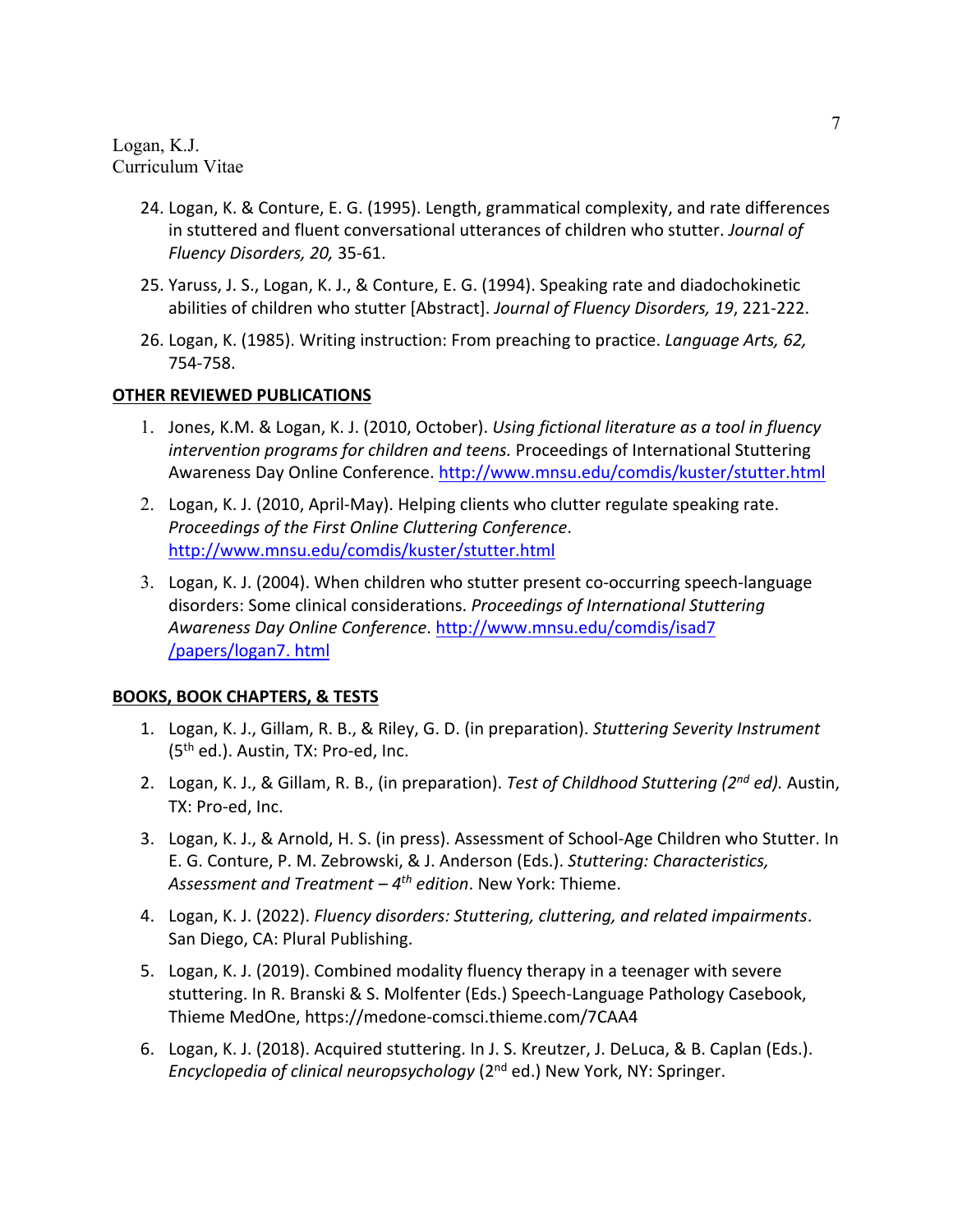- 7. Logan, K. J. (2018). Developmental stuttering. In J. S. Kreutzer, J. DeLuca, & B. Caplan (Eds.). *Encyclopedia of clinical neuropsychology* (2nd ed.). New York, NY: Springer.
- 8. Logan, K. J. (2015). *Fluency Disorders.* San Diego, CA: Plural Publishing, Inc. (textbook, 610 pages).
- 9. Gillam, R.G., Logan, K. J., & Pearson, N. (2009). *The Test of Childhood Stuttering*. Austin, TX: Pro-Ed. (A norm-referenced assessment instrument for diagnosing stuttering and determining stuttering severity in school-aged children.)
- 10. Logan, K. J. (2005). Improving communicative functioning with school-aged children who stutter. In R. Lees & C. Stark (Eds.). *The treatment of stuttering in the young school-aged child.* (pp. 108-139). London: Whurr Publishers.

#### **NON-REFEREED PUBLICATIONS**

Logan, K. J., & Yaruss, J. S. (2005). Stuttering: An overview of characteristics and treatment methods. American Speech-Language-Hearing Association website public information page. (http://www.asha.org/public/speech/disorders/stuttering.htm).

#### **GRANT ACTIVITY**

### **Extramural (funded)**

- Logan, K. J. (2009, March). *Effect of Concurrent Behavioral Fluency Therapy Upon Stuttering Treatment Outcomes in Speakers who Use the SpeechEasy Device.* Janus Development Group. Funded for \$50,000.
- Logan, K. J. (1997). The influence of triadic conversational context on speech and language behavior in children who stutter. *American Speech-Language-Hearing Association Foundation: New Investigator Award*. Funded for \$5000.

#### **Extramural (submitted)**

- Logan, K. J. (2010, June). *Improving the efficiency and accuracy of stuttering assessment.* Submitted to National Institutes of Health*.* (Not funded).
- Logan, K. J. (2009, March). Use of information and communication technology in the treatment of stuttering. NIH Challenge Grants in Health and Science Research (Not funded).
- Lombardino, L.J., and Logan, K. J. (2004, March). *Language and Literacy in Education and Practice for School-based Speech-Language Pathologists*. Personnel Preparation Grant submitted to U.S. Department of Education (Office of Special Education and Rehabilitative Services). (Not funded)
- Lombardino, L.J., Logan, K. J., Johnson, B.W., & Correa, V.L. (2003, March). *Language and Literacy in Education and Practice for School-based Speech-Language Pathologists*. Personnel Preparation Grant submitted to U.S. Department of Education (Office of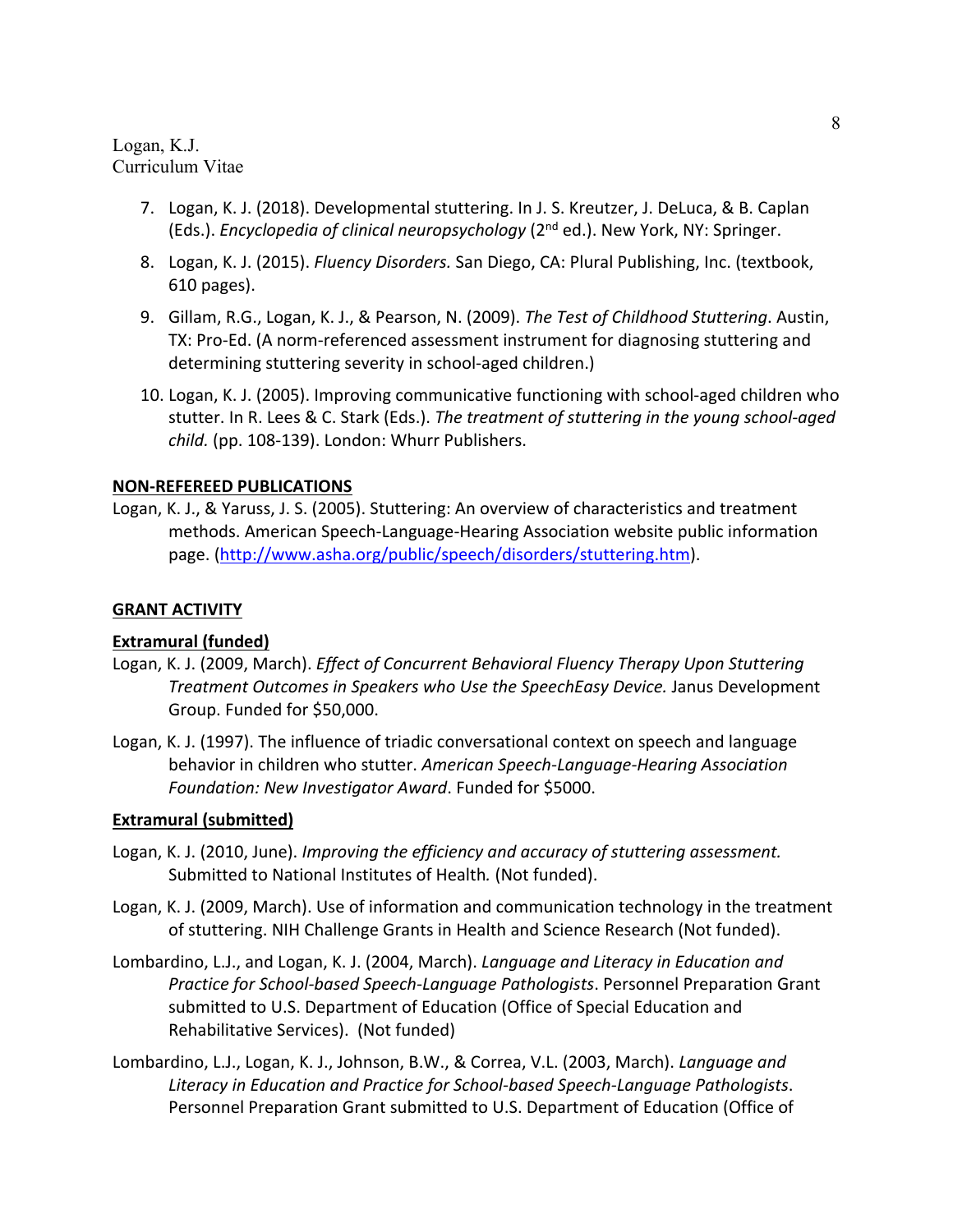Special Education and Rehabilitative Services). (Not funded).

### **Intramural**

- Division of Sponsored Research (New Faculty Award). *Relationships among syntactic complexity, articulatory effort, and the occurrence of stuttering in the speech of children*. Funded for \$6325.00. PI: Kenneth J. Logan (May, 1996 - May, 1997).
- Division of Sponsored Research (Research Development Award). *The role of phonological planning in the speech fluency of children who stutter: Evidence from speech error elicitation*. Funded for \$16,500.00. PI: Kenneth J. Logan. (May, 1996 - May, 1997).
- Division of Sponsored Research (Graduate Research Assistant Program). *Research assistant funding.* Funded for \$2,480. (May - August, 1996).

## **DOCTORAL MENTORING**

Doctoral Committee Chair:

- Maisa Haj Tas (2002-2007: Major focus syntactic functioning in speakers who stutter)
- Jin Park (2003-2009: Major focus effect of prosodic structure on speech fluency.)
- Adele Al-Ghamedei (2008-2014) Major focus developmental stuttering.
- Nalanda Chakraborty (2013 2018): Major focus measurement and assessment issues in developmental stuttering; fluency, articulation and intelligibility in adults with Parkinson's diseases

## Dissertations Directed:

- 1. Haj Tas, M. (2007). *Syntactic priming and speech production processes in adults who stutter*. Doctoral dissertation: University of Florida.
- 2. Park, Jin (2009). *The effects of prosody-altered feedback upon speech fluency in adults who stutter.*
- 3. Al-Ghamedei, A. (2014). *Stuttering-related knowledge, feelings, and practices among elementary school teachers and school counselors in Saudi Arabia*.
- 4. Chakraborty, N. (2018). *Effect of cueing method on articulatory accuracy, speech intelligibility, and speech fluency in adults with Parkinson's disease.*

Doctoral Committee Member:

| Brian Orr (2015 - 2019)               | Jonathan Wilson (2010-2014) | Sona Patel (2005-2009)                    |
|---------------------------------------|-----------------------------|-------------------------------------------|
| Audrey Hazamy (2013-2016)             | Nour Al-Bashiti (2011-2013) | Cynthia Core (1996-2000)                  |
| Ching-I (Jinyi) Hung (2013 -<br>2016) | Sana Al-Bustan (2006-2011)  | Cynthia Puranik (1996-2000)               |
| Helena Laciuga (2013-2015)            | Heeyoung Park (2009-2011)   | Jaumeiko Coleman Brown<br>$(1997 - 2001)$ |
| Ana Rivera (2012 - 2017)              | Sue Ann Edison (2010)       |                                           |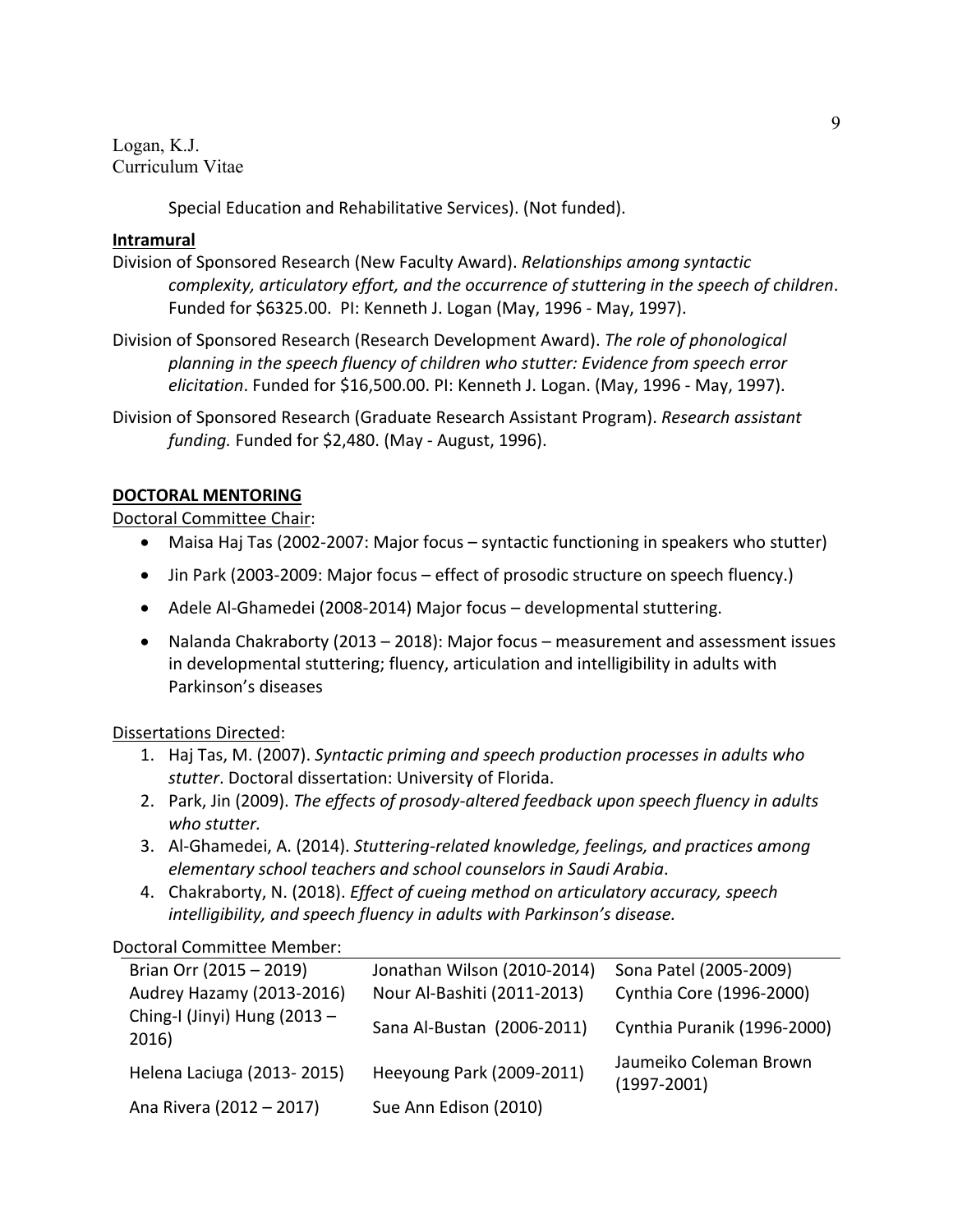Joshua Troche (2013-14) Sunjung Kim (2005-2009)

Yiting Ho (2011-2013)

#### **BOOK REVIEWS**

- 1. Logan, K. J. (1999). [Review of the book *A handbook on early childhood stuttering intervention*.] Oak Park, IL: Doody Publishing.
- 2. Logan, K. J. (1998). [Review of the book *Stuttering and related disorders of fluency* (2<sup>nd</sup> Ed.)]. Oak Park, IL: Doody Publishing.
- 3. Logan, K. J. (1998). [Review of the book *Introduction to Language Development*]. Oak Park, IL: Doody Publishing.

### **MASTER'S AND UNDERGRADUATE HONOR'S THESES - DIRECTED**

- 1. Gonzalez, V. (2021, March). *Effects of rating and speaker type on adults' assessments of speech samples.* Senior Honor's Thesis.
- 2. Mateo, L. (2021, March). *Syllable duration patterns in the spoken phrases of adults who stutter and adults with typical fluency*. Senior Honor's Thesis.
- 3. Wexelman, R. (2021, March). Effect of speaker type and utterance length on adults' sentence timing accuracy. Senior Honor's Thesis.
- 4. Taylor, B. (2020, March). *Factors affecting listeners' perceptions of glottal register.* Master's Thesis.
- 5. Schwartz, S. (2017, March). *Prosodic characteristics of typical speakers' oral reading*. Senior Honor's Thesis.
- 6. Hoogland, E. (2017, March*). A survey of college students with a history of /r/ misarticulation*. Senior Honor's Thesis.
- 7. Tolar, A. (2017, March). *Characteristics of fluency development in two year-old-children.*  Master's Thesis.
- 8. Carbaugh, C. (2017, March). *Effect of multi-dimensional fluency training on reliability of inexperienced raters' stuttering judgments*. Senior Honor's Thesis.
- 9. Conway, A., (2015, March). *Factors that affect spelling proficiency in school-aged children with reading disability*. Master's thesis.
- 10. Vallejo, N. (2015, March). *A review of research literature on the neurolinguistic bases of normal and disordered sign language*. Senior Honor's Thesis.
- 11. Mundy, L. (2015, March). *Current trends in parent implemented interventions for children using augmentative and alternative communication: A literature review*. Senior Honor's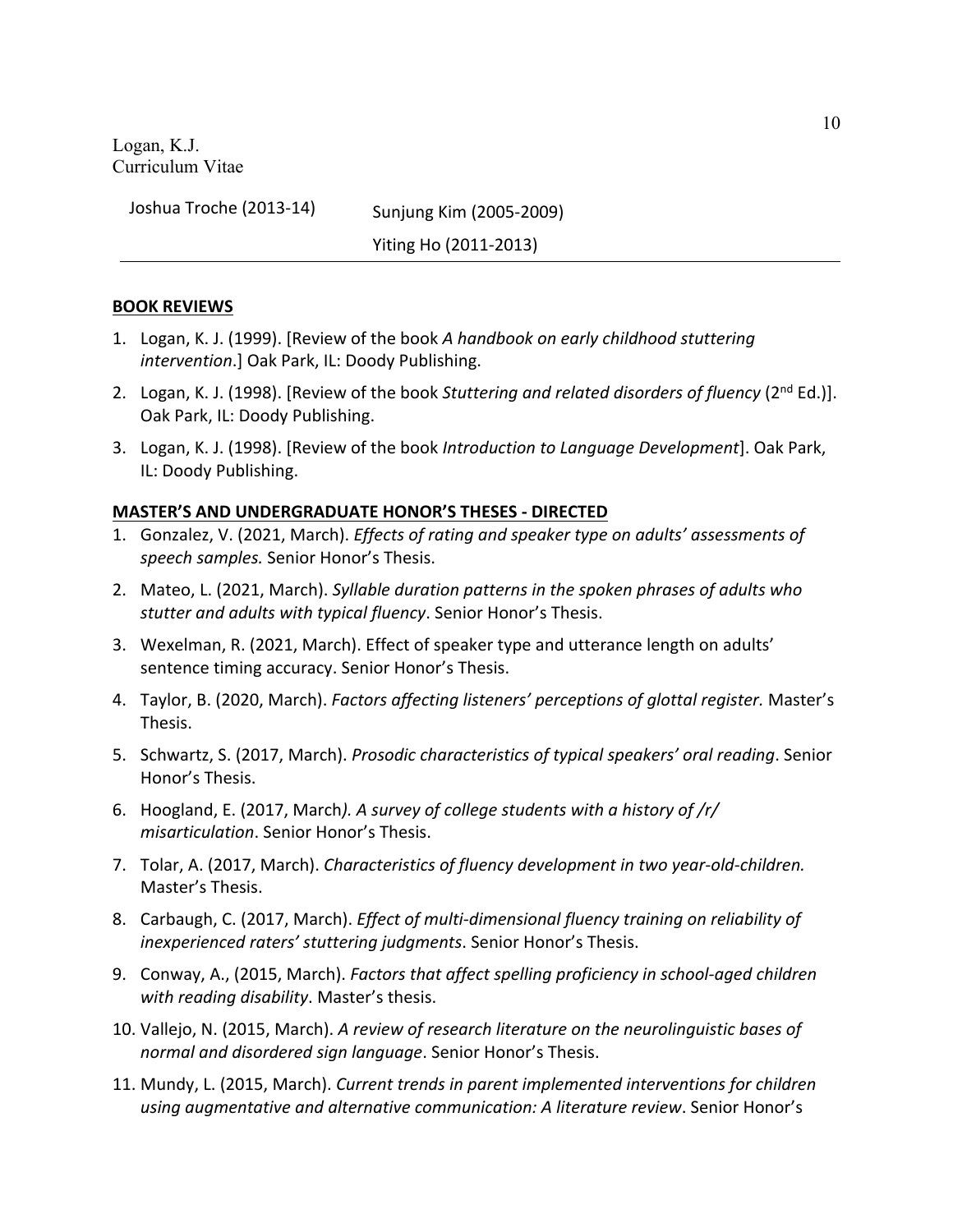Thesis.

- 12. Hodgman, H. (2013, March). *Listeners' judgments of naturalness and effort during speech.* Senior Honor's Thesis.
- 13. Ofoe, Levi (2011, November). *Spectrographic analysis of sound segment features of speakers who stutter with and without SpeechEasy device*. Master's thesis, Committee Chair.
- 14. Lewandowski, K. (2010, August). *Case study of early communicative development in a set of quadruplets*. Master's Thesis, Committee Chair.
- 15. Jones, C. (2007, April). *Nonstutterers' perceptions of occupational choices for adults who stutter.* Senior Honor's Thesis, Committee Chair.
- 16. Schaeffer, K. (2006, April). *The effect of sample size on clinical judgments of fluency.* Senior Honor's Thesis, Committee Chair.
- 17. Jones, K. (2005, April). *The effects of phoneme duration, speech rate, and sentence position on listeners' identification of sound prolongations.* Senior Honor's Thesis, Committee Chair).
- 18. Willis, J. (2004, April). *The effect of presentation mode upon nonstutterers' perceptions of adult stutterers' communication attitudes.* Senior Honor's Thesis.
- 19. Isom, M. (2003, March). *Nonstutterers' perceptions of adult stutterers' quality of life*. Student research project funded by Ronald McNair Scholarship Program, University of Florida.
- 20. DiAngelo, N. (2003, March). *A comparison of phonological awareness skills in adults who do and do not stutter*. Master's research project.
- 21. Schaedler, A. (2002, April). *Temporal characteristics of repetitions, prolongations, and revisions in stuttering and nonstuttering children*. University of Florida Journal of Undergraduate Research.
- 22. Siever, J. (2001, December). *Stutterers' and nonstutterers' perceptions of stuttering.* Senior Honor's Thesis, University of Florida.
- 23. Morey, M. (2000, April). *The effect of a self-guided training protocol on rate and pause behavior in adult speech.* Senior Honor's Thesis, University of Florida.
- 24. Pretto, A. (2000, April). *Listener's naturalness judgments for four styles of slow speech*. Student research project funded by Ronald McNair Scholarship Program, University of Florida.
- 25. Roberts, R. (2000, April). *Effect of speech rate modification strategies upon speech and language behavior in adults.* Student research project funded by Ronald McNair Scholarship Program, University of Florida.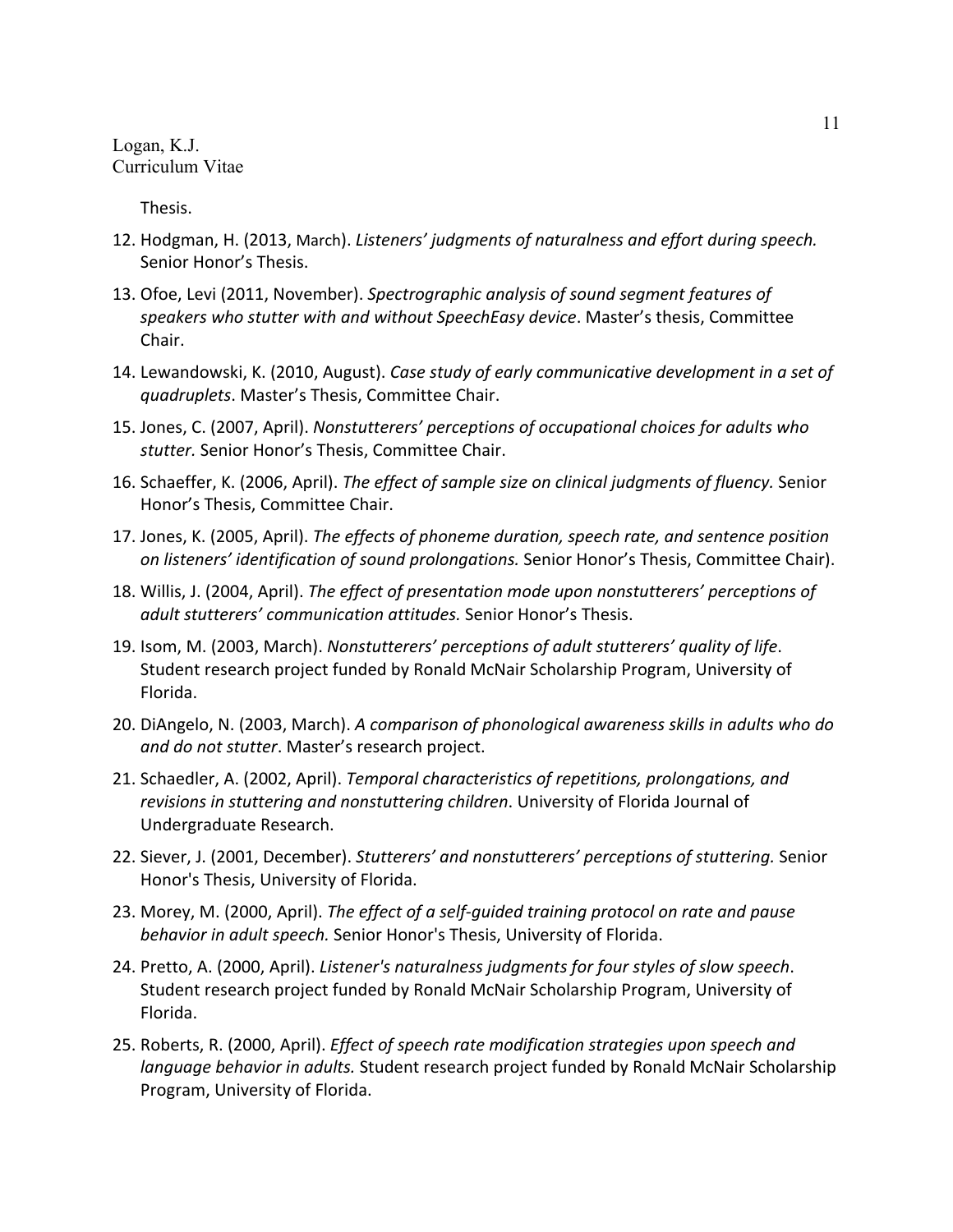- 26. Kovacs, M. (1999, April). *Speech reaction times and linguistic complexity in adults who stutter.* Senior Honor's Thesis, University of Florida.
- 27. Beck, K. (1998, December). *Length and grammatical characteristics of conversational utterances produced by adults who stutter*. Senior's Honors Thesis, University of Florida.
- 28. Camen, A. (1998, May). *Effect of conversational turn length upon the speech fluency of children who stutter.* Senior Honor's Thesis, University of Florida.
- 29. Maren, S. (1997, December). *A case study of palilalic-like behavior in a child who stutters.* Senior Honor's Thesis, University of Florida.
- 30. Garcia, Y. (1997, August). *Cultural bias in tests of speech articulation*. Student research project funded by Ronald McNair Scholarship Program, University of Florida.

### **PRESENTATIONS**

### **A. Peer-Reviewed Presentations**

- 1. Ferraro, L-A., & Logan, K. J. (2020, November). Proposal Number 11931: This is for real: A three-component model for incorporating clinical simulations into graduate SLP education. Poster accepted at the Annual Convention of American Speech-Language-Hearing Association, San Diego, CA (Convention cancelled).
- 2. Logan, K. J., & Gillam, R. (2019, November). Determining the Duration of Stutter-Like Disfluencies: Is Estimation as Accurate as Use of a Stopwatch? Technical (research) presentation at the Annual Convention of American Speech-Language-Hearing Association, Orlando, FL.
- 3. Chakraborty, N., Logan, K. J., Hegland, K., & Altmann, L. (2019, November). Speech Intelligibility Under Background Noise and Loud Speech Conditions in Individuals with Parkinson's Disease. Poster presentation at the Annual Convention of American Speech-Language-Hearing Association, Orlando, FL.
- 4. Logan, K. J., Gabel, R., Herring, C., Reeves, L., Rodgers, N., & Yaruss, J. S. (2019, November). Small steps lead to big changes: People who stutter on managing stuttering. Seminar presentation at the Annual Convention of American Speech-Language-Hearing Association, Orlando, FL.
- 5. Chakraborty, N., Altmann, L., Hegland, K., & Logan, K. (2018, November). Effects of auditory masking and speaking loudly on speech fluency in individuals with Parkinson's disease. Poster presentation at the Annual Convention of American Speech-Language-Hearing Association, Boston, MA.
- 6. Logan, K. J. & Gillam, R. (2018, November). Effect of training method, response mode, and disfluency type on listeners' assessments of disfluency duration. Poster presentation at the Annual Convention of American Speech-Language-Hearing Association, Boston, MA.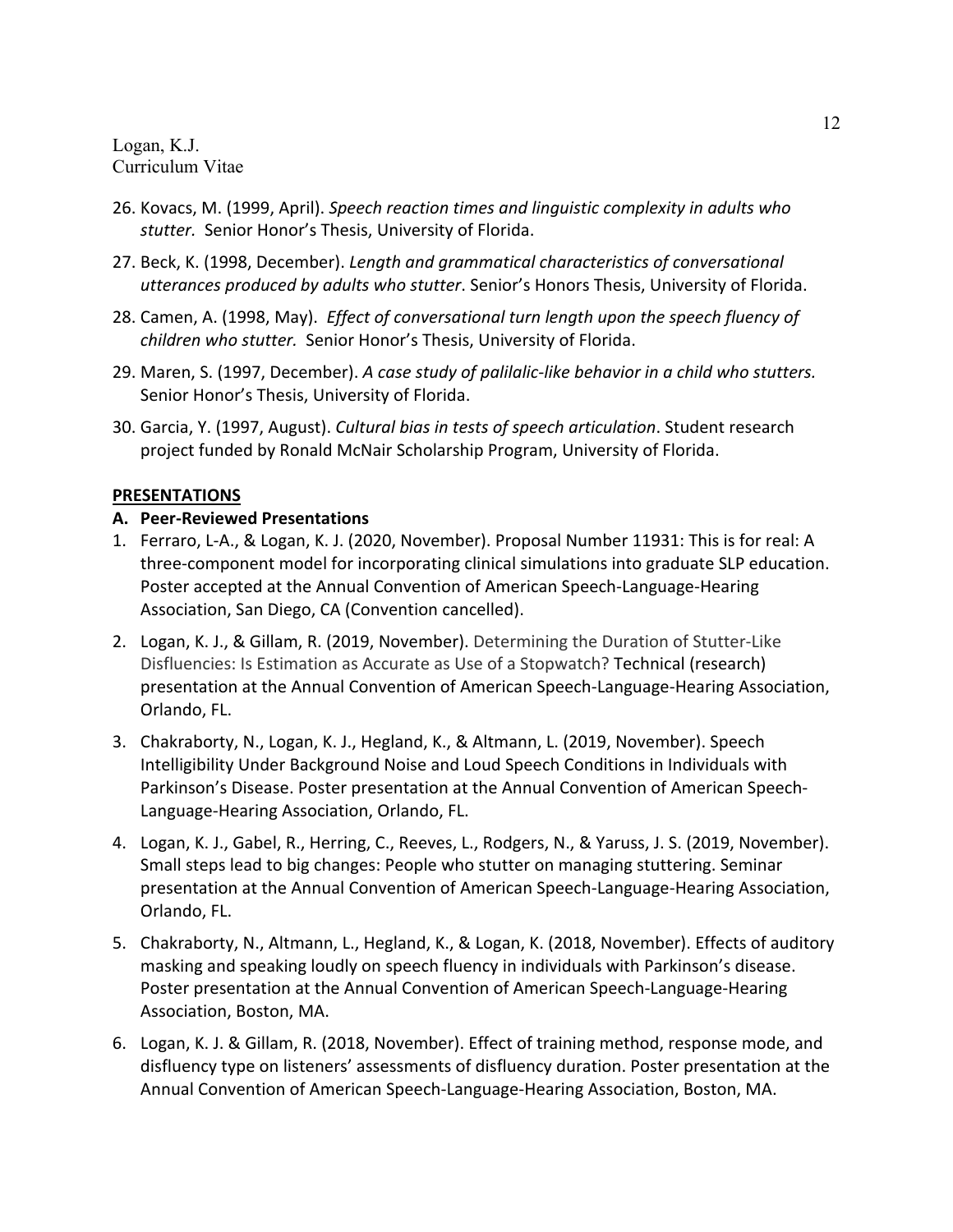- 7. Logan, K. J., Byrd, C. T., & Gillam, R. (2018, November). Characteristics of written passages that are effective for use in assessing stuttered speech. Poster presentation at the Annual Convention of American Speech-Language-Hearing Association, Boston, MA.
- 8. Logan, K. J., Schwartz, S., & Chakraborty, N. (2018, January). *The metrical context of frequently- and infrequently-stuttered phonological phrases*. Podium presentation at the 12<sup>th</sup> Annual Meeting of the Auditory Cognitive Neuroscience Society, Tampa, FL.
- 9. Hoogland, E., & Logan, K. J. (2017, November). *Residual Articulation Errors in Adults: Epidemiology, Characteristics & Impact*. Poster presentation at the Annual Convention of American Speech-Language-Hearing Association, Los Angeles, CA.
- 10. Carbaugh, C., & Logan, K. J. (2017, November). *Identifying Stuttered Syllables Accurately & Reliably: A Comparison of Dichotomous & Ordinal Scoring*. Poster presentation at the Annual Convention of American Speech-Language-Hearing Association, Los Angeles, CA.
- 11. Logan, K. J., Blomgren, M., Manning, W., & Gillam, R. (2016, November). *The long view: Perspectives on coping with and managing persistent stuttering over the lifespan.* Oral Seminar presentation at the Annual Convention of American Speech-Language-Hearing Association, Philadelphia, PA.
- 12. Logan, K. J., & Chakraborty, N. (2016, November). *Stressed out: Application of metrical phonology in identifying the location stuttered syllables.* Poster presentation at the Annual Convention of American Speech-Language-Hearing Association, Philadelphia, PA.
- 13. Peña, D., & Logan, K. J. (2015, November). *An analysis of structural components in stuttering modification therapy: Implications for treatment outcomes research*. Poster presentation at the Annual Convention of American Speech-Language-Hearing Association, Denver, CO.
- 14. Logan, K. J., & Gillam, R. B. (2015, November). *A comparison of utterance- and word-based disfluency analyses*. Technical presentation at the Annual Convention of American Speech-Language-Hearing Association, Denver, CO.
- 15. Logan, K. J., & Chakraborty, N. (2015, November). *How well do contemporary disfluency taxonomies characterize actual speech disfluencies?* Poster presentation at the Annual Convention of American Speech-Language-Hearing Association, Denver, CO.
- 16. Chakraborty, N., & Logan, K. J. (2015, November). *The effect of coding method on inexperienced raters' stuttering measurements*. Poster presentation at the Annual Convention of American Speech-Language-Hearing Association, Denver, CO.
- 17. Logan, K. J., & Chakraborty, N. (2014, November). *Treatment outcomes in fluency shaping therapy with & without the SpeechEasy® device*. Poster presentation at the Annual Convention of American Speech-Language-Hearing Association, Orlando, FL.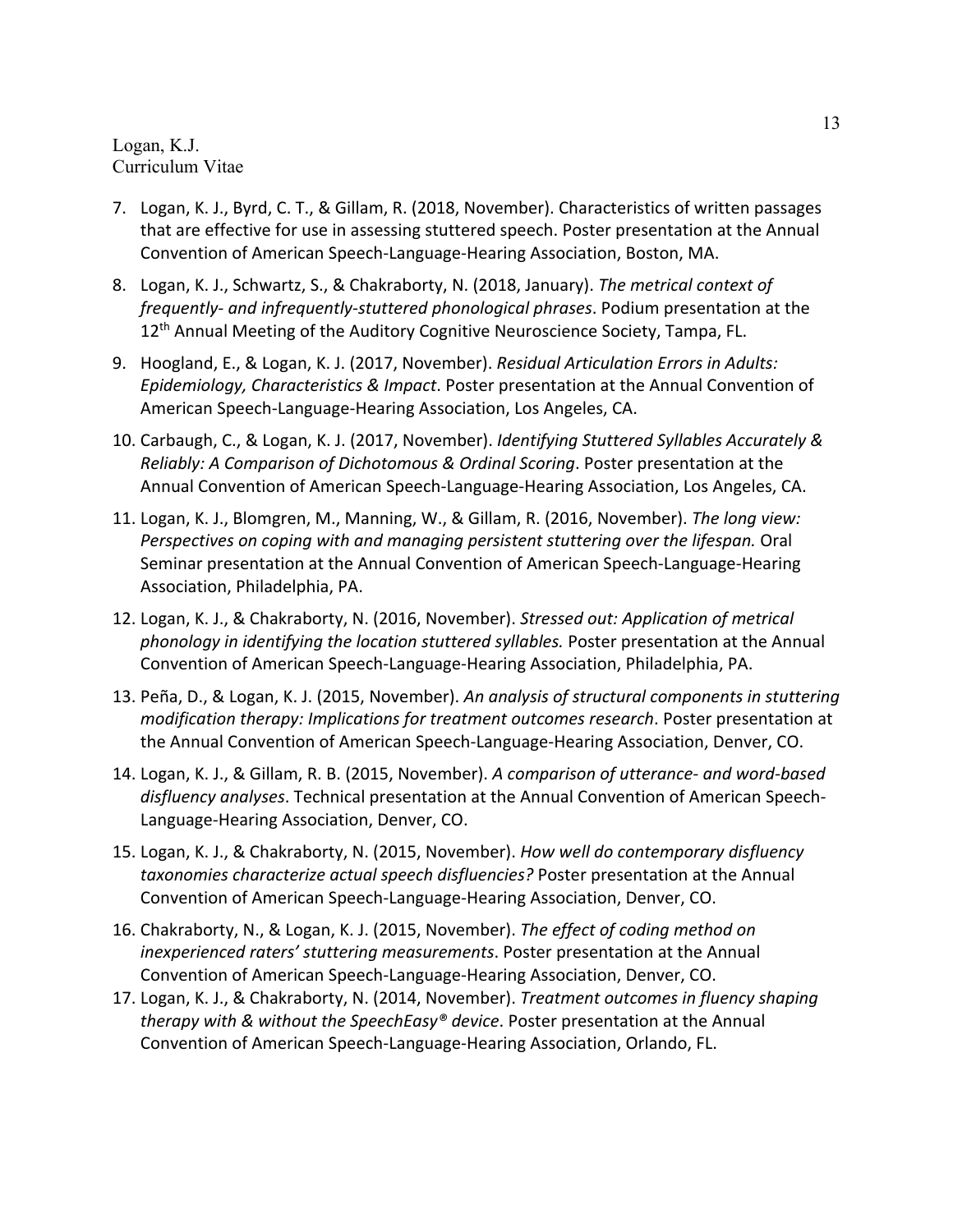- 18. Logan, K. J., & Cohen, H. (2014). *Characteristics of listeners' judgments of ambiguous and unambiguous stuttering*. Poster presentation at the Annual Convention of American Speech-Language-Hearing Association, Orlando, FL.
- *19.* Chakraborty, N., Altmann, L., & Logan, K. J. (2014, November). *Eye movements of typical speakers in a lexically constrained sentence production task*. Poster presentation at the Annual Convention of American Speech-Language-Hearing Association, Orlando, FL.
- *20.* Hodgman, H. & Logan, K. J. (2013). *A comparison of naturalness and effort ratings in stuttered and fluent speech samples.* Paper presented at the Annual Convention of the American Speech-Language-Hearing Association, Chicago, IL. [Awarded "Meritorious Poster" distinction by program committee].
- 21. Chakraborty, N., & Logan, K. J. (2013). Factors that contribute to listeners' judgments of naturalness in children's speech. Paper presented at the Annual Convention of the American Speech-Language-Hearing Association, Chicago, IL.
- 22. Logan, K. J., Byrd, C.T., & Gillam, R.B. (2012, November). *Toward a comprehensive fluency assessment framework: Challenges and Solutions*. Paper presented at the Annual Convention of the American Speech-Language-Hearing Association, Atlanta, GA.
- 23. Al-Ghamedei, A., & Logan, K. J. (2012, November). *A survey of contemporary fluency assessment practices.* Paper presented at the Annual Convention of the American Speech-Language-Hearing Association, Atlanta, GA.
- 24. Cantwell, E.B., Stock, S., Logan, K. J., & Gillam, R.B. (2012, November). *Disfluency duration characteristics of school-age children who stutter.* Paper presented at the Annual Convention of the American Speech-Language-Hearing Association, Atlanta, GA.
- 25. Logan, K. J., Byrd, C.T., & Gillam, R.B. (2011). *Does syntactic complexity affect disfluency frequency in school-aged children?* Paper presented at the Annual Convention of the American Speech-Language-Hearing Association, San Diego, CA.
- 26. Logan, K. J., & Gillam, R.B. (2011). *Relationships between word- and utterance-based disfluency measures*. Paper presented at the Annual Convention of the American Speech-Language-Hearing Association, San Diego, CA.
- 27. Griffiths, S.K., Johnson, D.Z., & Logan, K. J. (2010, November). *Relationships between auditory processing and fluency in adults who stutter.* Paper presented at the Annual Convention of the American Speech-Language-Hearing Association, Philadelphia, PA.
- 28. Logan, K. J., & Mazzocchi, E.M. (2010, November). *Factors affecting nonstutterers' occupational recommendations for adults who stutter*. Paper presented at the Annual Convention of the American Speech-Language-Hearing Association, Philadelphia, PA.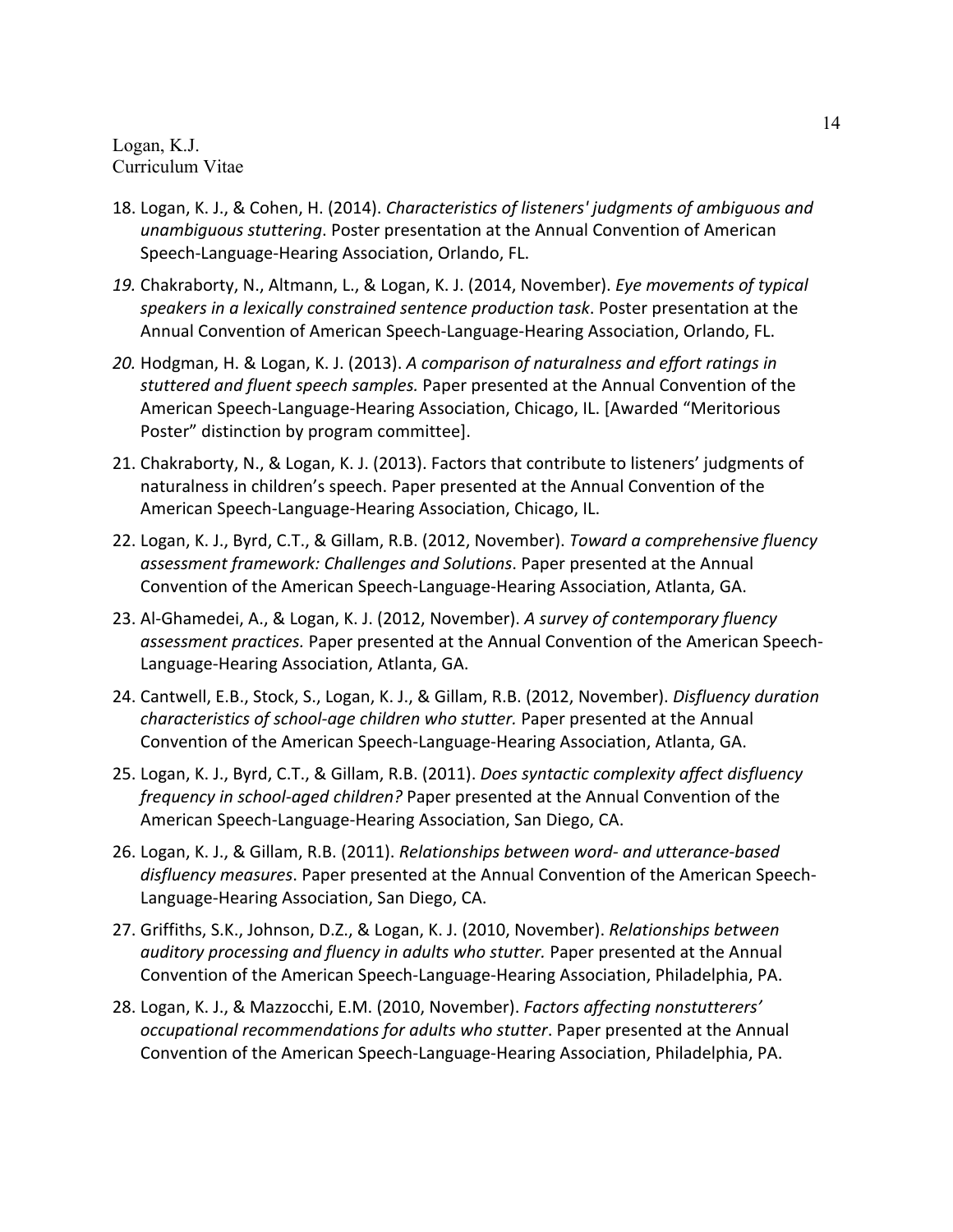- 29. Lewandowski, K., & Logan, K. J. (2009, November). *A case study of early behavioral development with quadruplets*. Paper presented at the Annual Convention of the American Speech-Language-Hearing Association, New Orleans, LA.
- 30. Logan, K. J., Gillam, R.B., Byrd, C.T., & Mazzocchi, E.M. (2009, November). *Speaking rate characteristics of elementary-school-aged children who do and do not stutter.* Paper presented at the Annual Convention of the American Speech-Language-Hearing Association, New Orleans, LA.
- 31. Logan, K. J. (2009, November). Analyzing fluency: *Clinical methods and common problems.* Paper presented at the Annual Convention of the American Speech-Language-Hearing Association, New Orleans, LA.
- 32. Logan, K. J. (2009, November). *Assistive devices and stuttering: Examining effects and treatment outcomes*. Paper presented at the Annual Convention of the American Speech-Language-Hearing Association, New Orleans, LA.
- 33. Logan, K. J., Byrd, C., & Gillam, R.B. (2008, November). *Speech rate and disfluency duration characteristics of school-aged children who stutter*. Paper presented at the Annual Convention of the American Speech-Language-Hearing Association, Chicago, IL.
- 34. Gillam, R.B., Logan, K. J., & Byrd, C., (2008, November). *Does syntactic complexity affect fluency in school-aged children?* Paper presented at the Annual Convention of the American Speech-Language-Hearing Association, Chicago, IL.
- 35. Byrd, C., Gillam, R.B., & Logan, K. J. (2008, November). *Differences in disfluency rates during narration and conversation for young and old children who stutter.* Paper presented at the Annual Convention of the American Speech-Language-Hearing Association, Chicago, IL.
- 36. Park, J., & Logan, K. J. (2008, November). *Effect of prosody altered feedback on stuttering frequency and associated speech production measures*. Paper presented at the Annual Convention of the American Speech-Language-Hearing Association, Chicago, IL.
- 37. Logan, K. J., & Byrd, C. (2007, November). *Effects of utterance function and complexity upon children's within-sample fluency*. Paper presented at the Annual Convention of the American Speech-Language-Hearing Association, Boston, MA.
- 38. Logan, K. J., Mullins, M.S., & Jones, K. (2007, November). *Juvenile Fiction: A resource for children and adolescents who stutter*. Paper presented at the Annual Convention of the American Speech-Language-Hearing Association, Boston, MA.
- 39. Jones, C., & Logan, K. J. (2007, November). *Nonstuttering speakers' perceptions of career choices for adults who stutter*. Paper presented at the Annual Convention of the American Speech-Language-Hearing Association, Boston, MA.
- 40. Logan, K. J. & Gillam, R.B. (2006, November). *A comparison of two sampling approaches in fluency analysis.* Paper presented at the annual convention of the American Speech-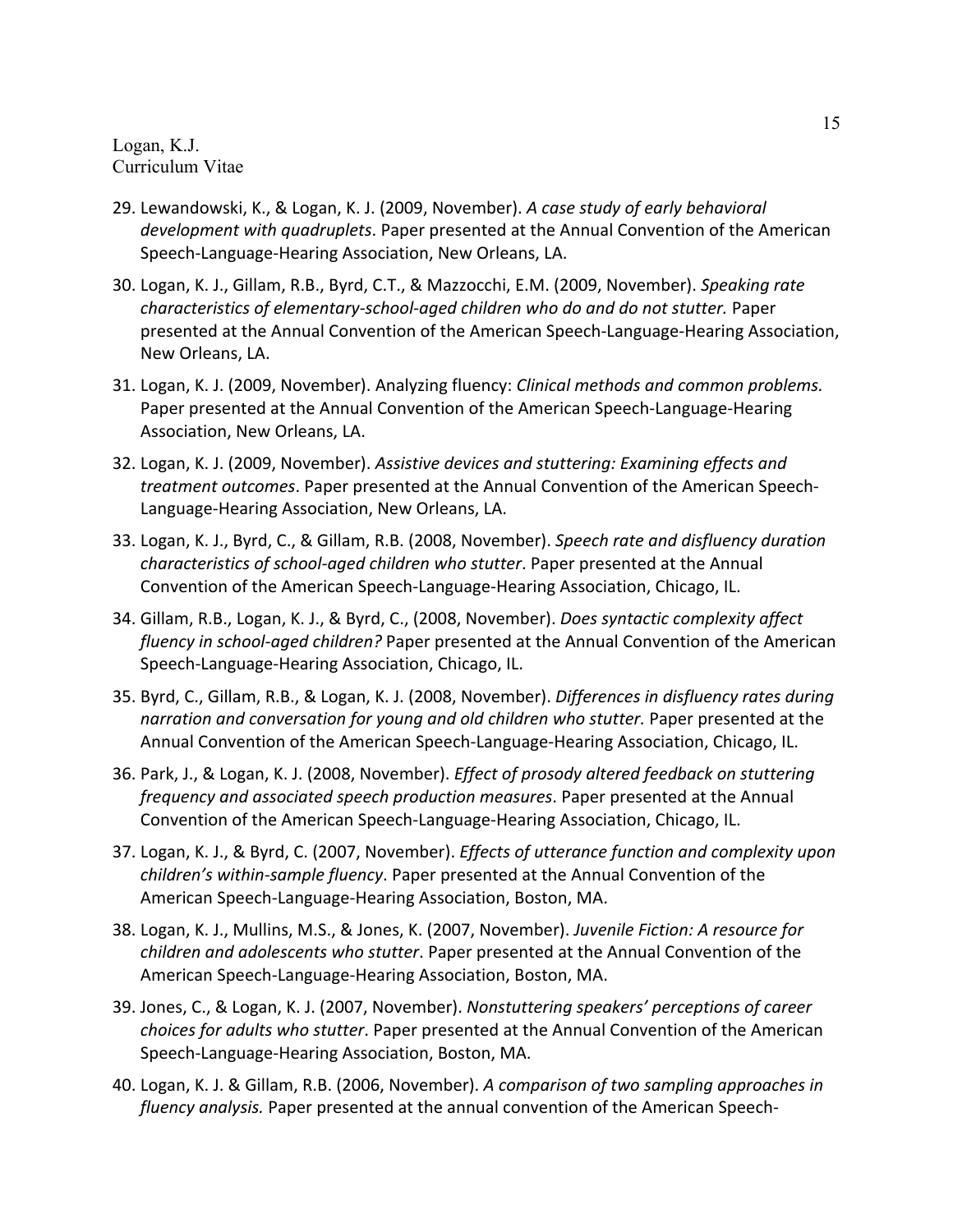Language-Hearing Association, Miami, FL.

- 41. Logan, K. J., Schaffer, K., & Haj-Tas, M. (2006, November). *Sample size effects upon the assessment of speech fluency.* Paper presented at the annual convention of the American Speech-Language-Hearing Association, Miami, FL.
- 42. Haj Tas, M. & Logan, K. J. (2006, November). Syntactic priming and speech production processes in adults who stutter. Paper presented at the annual convention of the American Speech-Language-Hearing Association, Miami, FL.
- 43. Jones, K.M., Logan, K. J., & Shrivastav, R. (2005, November). *Duration, rate, and phonemetype effects on listeners' judgments of prolongations.* Paper presented at the annual convention of the American Speech-Language-Hearing Association, San Diego, CA.
- 44. Haj Tas, M., & Logan, K. J. (2005, November). *Fluency skills in normally developing bilingual preschoolers.* Paper presented at the annual convention of the American Speech-Language-Hearing Association, San Diego, CA.
- 45. Byrd, C., Logan, K. J., & Davis, B. (2004, November). *Children's speech fluency relative to parental utterance length*. Paper presented at the annual convention of the American Speech-Language-Hearing Association.
- 46. Haj Tas, M., Park, J., & Logan, K. J. (2004, November). *The effect of grammatical class on fluency in children and adults.* Paper presented at the annual convention of the American Speech-Language-Hearing Association.
- 47. Logan, K. J. (2004, November). *Some effects of conversational context on utterance form, function, and fluency*. Paper presented at the annual convention of the American Speech-Language-Hearing Association.
- 48. Mullins, M.S., & Logan, K. J. (2004, November). *The depiction of stuttering in contemporary children's literature.* Paper presented at the annual convention of the American Speech-Language-Hearing Association.
- 49. Park, J., Kim, J., & Logan, K. J. (2004, November). *A pilot study: The disfluencies of normally developing bilingual preschool children.* Paper presented at the annual convention of the American Speech-Language-Hearing Association.
- 50. Willis, J.R., & Logan, K. J. (2004, November). *The effect of stimulus presentation type on nonstutterers' predictions of stutterers' communication attitudes*. Paper presented at the annual convention of the American Speech-Language-Hearing Association.
- 51. Logan, K. J., Chmela, K., Kuster, J., LaSalle, L.R., Ramig, P., Shapiro, D., St. Louis, K.O., Williams, D. (2003, November). *Office Hours 2003: Stuttering*. Paper presented at the Annual Convention of the American Speech-Language-Hearing Assoc., Chicago, IL.
- 52. Quesal, R., Eckhardt, J., Logan, K. J., Molt, L., Murphy, W., & Gabel, R. (2003, November).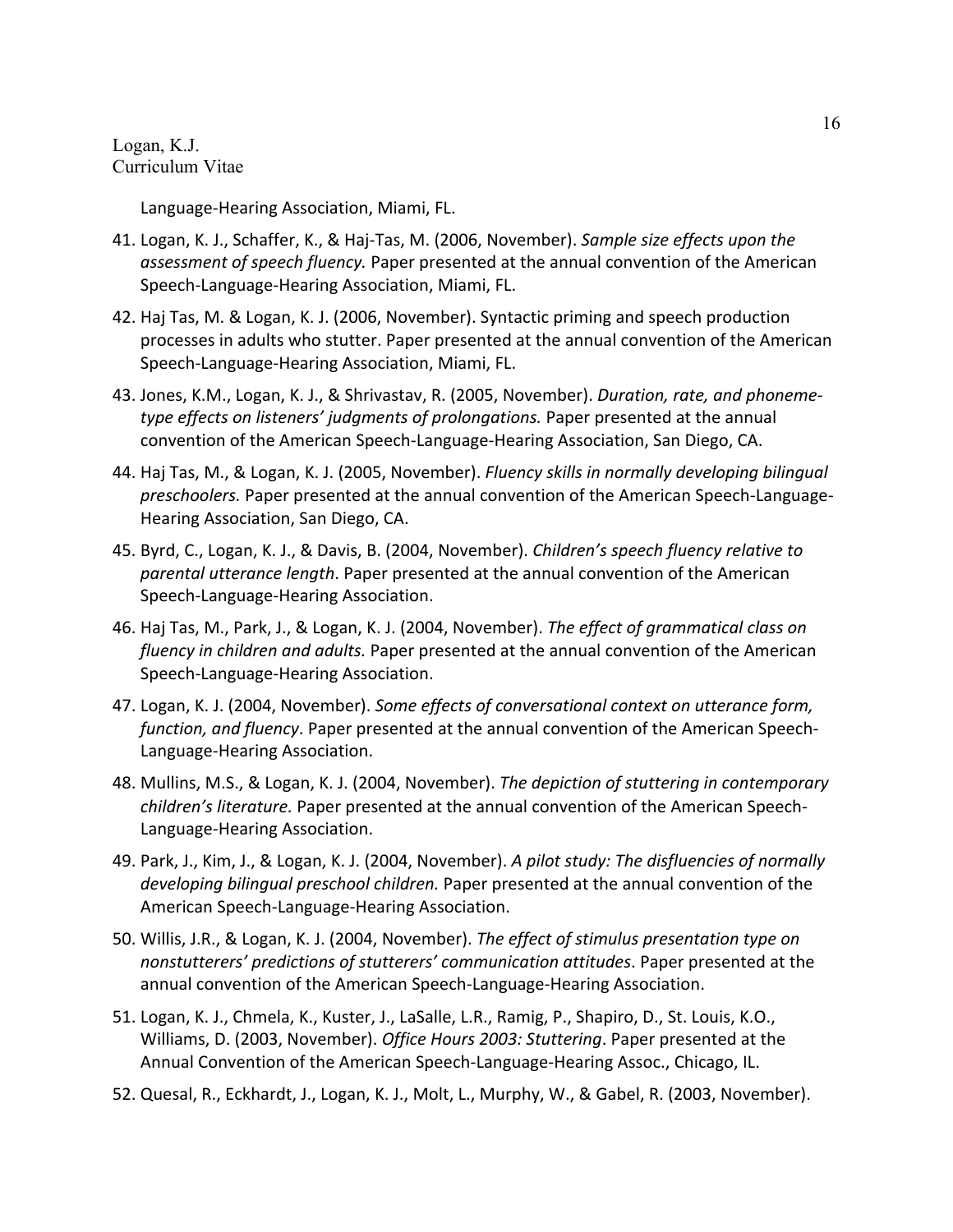*Understanding the speaker's experience of stuttering.* Paper presented at the Annual Convention of the American Speech-Language-Hearing Assoc., Chicago, IL.

- 53. Williams, D., Dugan, P., & Logan, K. J. (2003, November). *Implementing and measuring desensitization with stuttering clients.* Paper presented at the Annual Convention of the American Speech-Language-Hearing Assoc., Chicago, IL.
- 54. Logan, K. J. (2003, August). *Utterance function and speech fluency in children who stutter.* Paper presented at the Fourth World Congress of the International Fluency Association, Montreal, Canada.
- 55. Haj Tas, M., & Logan, K. J. (2003, August). *The effect of phonological complexity on utterance timing in children who stutter.* Paper presented at the Fourth World Congress of the International Fluency Association, Montreal, Canada.
- 56. Logan, K. J., Haj Tas, M., & Metcalf, L. (2002, November). *Stutterers' and nonstutterers' gaze behavior during spoken narratives.* Paper presented at the Annual Convention of the American Speech-Language-Hearing Assoc., Atlanta, GA.
- 57. Logan, K. J., & Schaedler, A.M. (2002, November). *Temporal characteristics of children's speech disfluencies.* Paper presented at the Annual Convention of the American Speech-Language-Hearing Assoc., Atlanta, GA.
- 58. Logan, K. J., Trautman, L.S., & Hall, N. (2002, November*). Treatment issues for children with stuttering and concomitant language impairment.* Paper presented at the Annual Convention of the American Speech-Language-Hearing Assoc., Atlanta, GA.
- 59. Logan, K. J., & Yaruss, J. S. (2001, November). *The role of phonetic planning in childhood stuttering: Evidence from speech error elicitation.* Paper presented at the Annual Convention of the American Speech-Language-Hearing Assoc., New Orleans, LA.
- 60. Brazell, T.R., & Logan, K. J. (2001, November). *Stuttering children with concomitant problems: A survey of treatment practices.* Paper presented at the Annual Convention of the American Speech-Language-Hearing Assoc., New Orleans, LA.
- 61. Yaruss, J. S., & Logan, K. J. (2001, June). *Preschool children's diadochokinetic productions: Rate, accuracy, and fluency profiles*. 4th International Speech Motor Conference, Nijmegan, The Netherlands.
- 62. Logan, K. J. (2000, November). *Length and complexity effects in mother-child and childsibling dyads.* Paper presented at the Annual Convention of the American Speech-Language-Hearing Assoc., Washington, D.C.
- 63. Logan, K. J., Roberts, R.R., and Morey, M.J. (2000, November). *Speech naturalness and speaking rate during "slow speech".* Paper presented at the Annual Convention of the American Speech-Language-Hearing Assoc., Washington, D.C.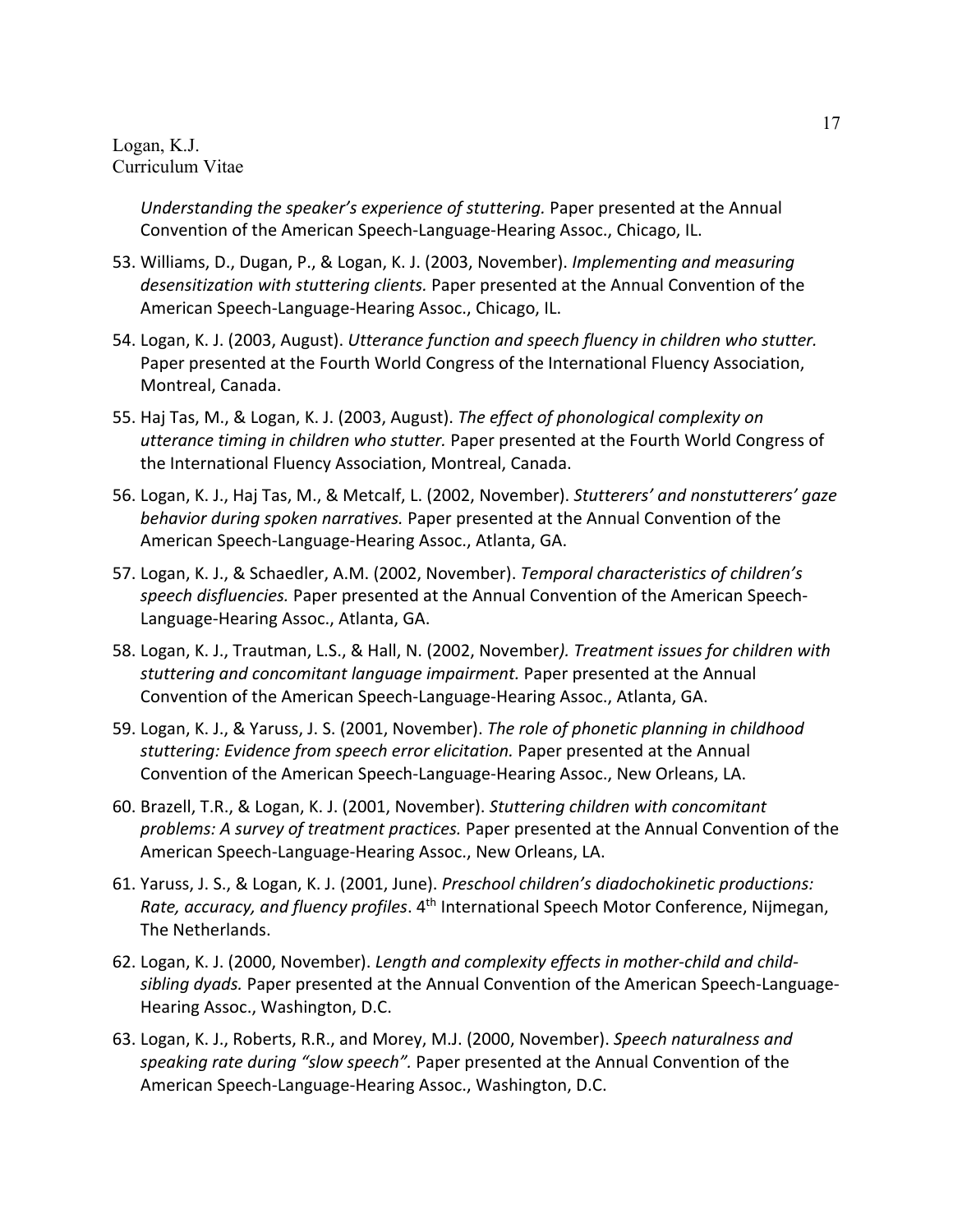- 64. Logan, K. J. (2000, August). *Conversational turn length and fluency*. Paper presented at the 3<sup>rd</sup> World Congress on Fluency Disorders. Nyborg, Denmark.
- 65. Logan, K. J., Roberts, R., & Morey, M.J. (2000, August). *Effects of self-taught rate modification strategies on adults' speech.* Paper presented at the 3<sup>rd</sup> World Congress on Fluency Disorders. Nyborg, Denmark.
- 66. Logan, K. J. (1999, November*). Effect of syntactic structure on stutterers' speech onset latency.* Paper presented at the Annual Convention of the American Speech-Language-Hearing Assoc., San Francisco, CA.
- 67. Logan, K. J. (1999, November). *Effects of syntactic structure and speaking task on stutterers' fluency*. Paper presented at the Annual Convention of the American Speech-Language-Hearing Assoc., San Francisco, CA.
- 68. Yaruss, J. S., Murphy, W., & Logan, K. J. (1999, November). *Improving fluency and attitudes in children who stutter*. Paper presented at the Annual Convention of the American Speech-Language-Hearing Assoc., San Francisco, CA.
- 69. Logan, K. J., & Louko, L.J. (1999, May). *Recent trends in the treatment of childhood stuttering*. Paper presented at Annual Convention of the Florida Association of Speech-Language Pathologists and Audiologists, Palm Beach Gardens, Florida.
- 70. Bennett, E., Conture, E., Daly, D., Guitar, B., Kully, D., Logan, K., Ramig, P., & Zebrowski, P. (1998, November). *Stuttering treatment office hours: Teenagers and adults who stutter.* Paper presented at the Annual Convention of the American Speech-Language-Hearing Assoc., San Antonio, TX.
- 71. Logan, K. J., & Yaruss, J. S. (1998, November*). Effect of phonetic context on stuttering frequency in young children.* Paper presented at the Annual Convention of the American Speech-Language-Hearing Assoc., San Antonio, TX.
- 72. Logan, K. J., & Maren, S.M. (1998, November*). Palilalic-like speech in a school-aged child who stutters.* Paper presented at the Annual Convention of the American Speech-Language-Hearing Assoc., San Antonio, TX.
- 73. Wolk, L., Logan, K. J., & Conture, E. G. (1998, July). *A decade of studying stuttering and concomitant speech and language disorders: What do we know and what do we still need to*  know? Paper presented at the 5<sup>th</sup> World Congress for People who Stutter, Johannesburg, South Africa.
- 74. Logan, K. J., & Yaruss, J. S. (1997, August). *Discussing stuttering with children who stutter: A parent training model.* Paper presented at the Second World Congress on Stuttering. San Francisco, CA.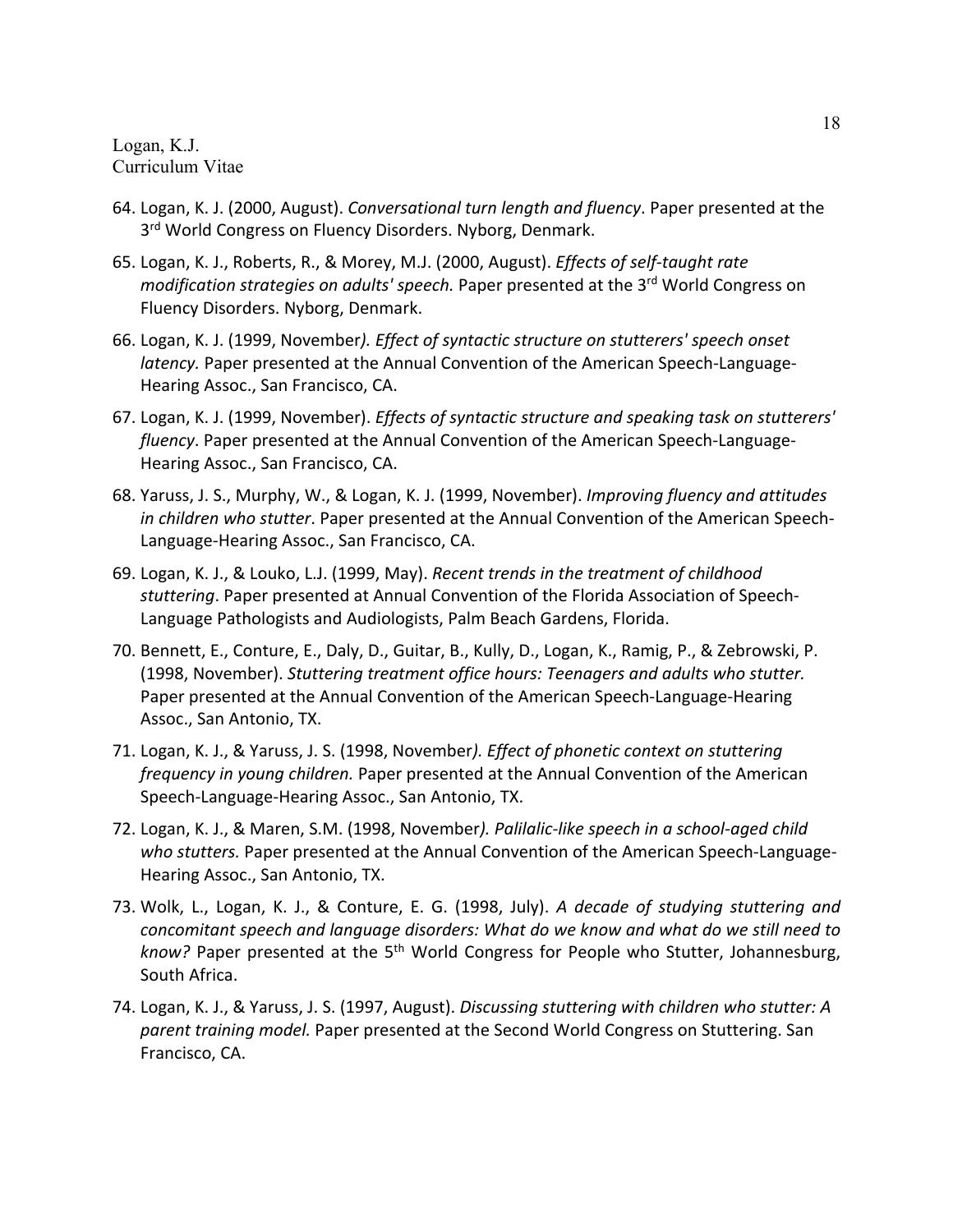- 75. Logan, K. J. (1997). *The role of parents in the treatment of early childhood stuttering*. Paper presented at the Annual Convention of the Florida Speech-Language-Hearing Association. Orlando, FL.
- 76. Logan, K. J., & Conture, E.G. (November, 1996). *Temporal, grammatical, and phonological influences on children's speech fluency*. Paper presented at the Annual Convention of the American Speech-Language-Hearing Assoc., Seattle, WA.
- 77. Logan, K. J., & LaSalle, L.R. (November, 1996). *Disfluency clusters and syntactic structure in young children's conversational speech*. Paper presented at the Annual Convention of the American Speech-Language-Hearing Assoc., Seattle, WA.
- 78. Logan, K. J. (1996, May). *Syllable and response latency differences in stuttered and fluent utterances*. Paper presented at the Annual Convention of the Florida Speech-Language-Hearing Assoc., Ft. Lauderdale, FL.
- 79. Logan, K. J., Louko, L.J., Edwards, M.L., & Conture, E. G. (1995, December). *Differences in young children's phonological skills across stuttering severity levels*. Paper presented at the Annual Convention of the American Speech-Language-Hearing Assoc., Orlando, FL.
- 80. Edwards, M.L., Louko, L.J., & Logan, K. J. (1995, December). *Assessing articulation/phonological skills in children: Comparisons among selected measures.* Paper presented at the Annual Convention of the American Speech-Language-Hearing Assoc., Orlando, FL.
- 81. Logan, K., Yaruss, J. S., & Conture, E. (1994, November). *Diadochokinetic assessment with young children: Options for measurement and interpretation*. Paper presented at the Annual Convention of the American Speech-Language-Hearing Assoc., New Orleans, LA.
- 82. Logan, K., Whitmire, K., & Kelman, M. (1994, November). *Focused observational instruments: A tool for merging theory and practice*. Paper presented at the Annual Convention of the American Speech-Language-Hearing Assoc., New Orleans, LA.
- 83. Yaruss, J. S., Logan, K., & Conture, E. G. (1994, November). *Comparing the speaking performance and speaking ability of children who stutter*. Paper presented at the Annual Convention of the American Speech-Language-Hearing Assoc., New Orleans, LA.
- 84. Yaruss, J. S., Logan, K., & Conture, E. G. (1994, November). *Diadochokinetic abilities of young children*. Paper presented at the Annual Convention of the American Speech-Language-Hearing Assoc., New Orleans, LA.
- 85. Kelman, M., Whitmire, K., & Logan, K. (1994, November). *Models for diagnostic and intervention teams in a university clinic*. Paper presented at the Annual Convention of the American Speech-Language-Hearing Assoc., New Orleans, LA.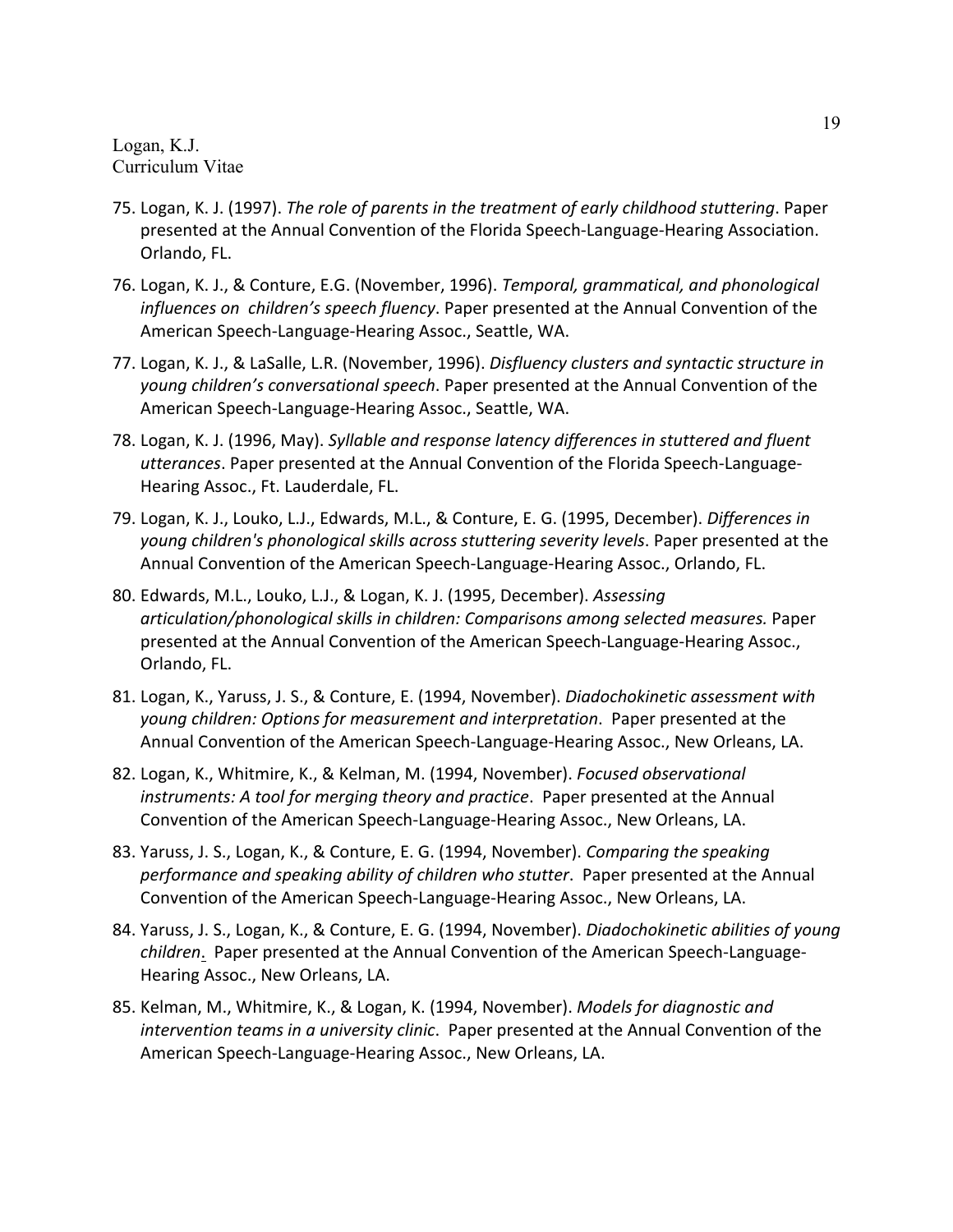- 86. Yaruss, J. S., Logan, K. & Conture, E. (1994, August). *Speaking rate and diadochokinetic abilities of children who stutter*. Paper presented at 1st World Congress, International Fluency Association, Munich, Germany.
- 87. Yaruss, J. S., Logan, K. & Conture, E. (1994, April). *Clinical measurement and interpretation of young children's diadochokinetic abilities*. Paper presented at the 1994 Annual Convention of the New York State Speech-Language-Hearing Association, Kiamesha Lake, NY.
- 88. Yaruss, J. S., Logan, K. & Conture, E. (1993, November). *Differences between clinic and home measurement of childhood stuttering*. Paper presented at the Annual Convention of the American Speech-Language-Hearing Assoc., Anaheim, CA.
- 89. Logan, K. and Conture, E. (1992, November). *Relationships between children's stuttering and utterance length, grammatical complexity, and speaking rate*. Paper presented at the Annual Convention of the American Speech-Language-Hearing Association, San Antonio, TX.
- 90. Logan, K. and Perry, C. (1990, November). *A programmatic approach to teaching selfevaluation*. Paper presented at the Annual Convention of the American Speech-Language-Hearing Association, Seattle, WA.
- 91. Perry, C. and Logan, K. (1989, November). *Goal attainment scaling: A collaborative selfevaluation instrument*. Paper presented at the Annual Convention of the American Speech-Language-Hearing Association, St. Louis, MO.
- 92. Logan, K. and Gillam, R. (1984, November)*. Increasing clinical efficiency through the use of network planning systems*. Paper presented at the Annual Convention of the American Speech-Language-Hearing Association, San Francisco, CA.
- 93. Gillam, R. and Logan, K. (1983, November). *A discourse strategy for developing competence with narrative structures.* Paper presented at the Annual Convention of the American Speech-Language-Hearing Association, Cincinnati, OH.

### **Invited Presentations**

- 1. Logan, K. J., Jones, R. Singer, C. (2021, August). *Persons who stutter sharing experiences to help SLPs provide better services to children who stutter*. Annual Speech-Language-Pathology Schools Conference, Vanderbilt University Bill Wilkerson Center, Nashville, TN.
- 2. Logan, K. J. (2020, May). A principle-based approach to stuttering intervention. Speech-Language Pathologists of Alachua County. Seminar presentation [Meeting Cancelled].
- 3. Rout, A., & Logan, K. J. (2020, April). Problem Solving and Information Exchange: Program Directors 101. Annual Meeting of the Council on Academic Programs in Communication Sciences and Disorders, New Orleans, Louisiana. [Meeting Cancelled]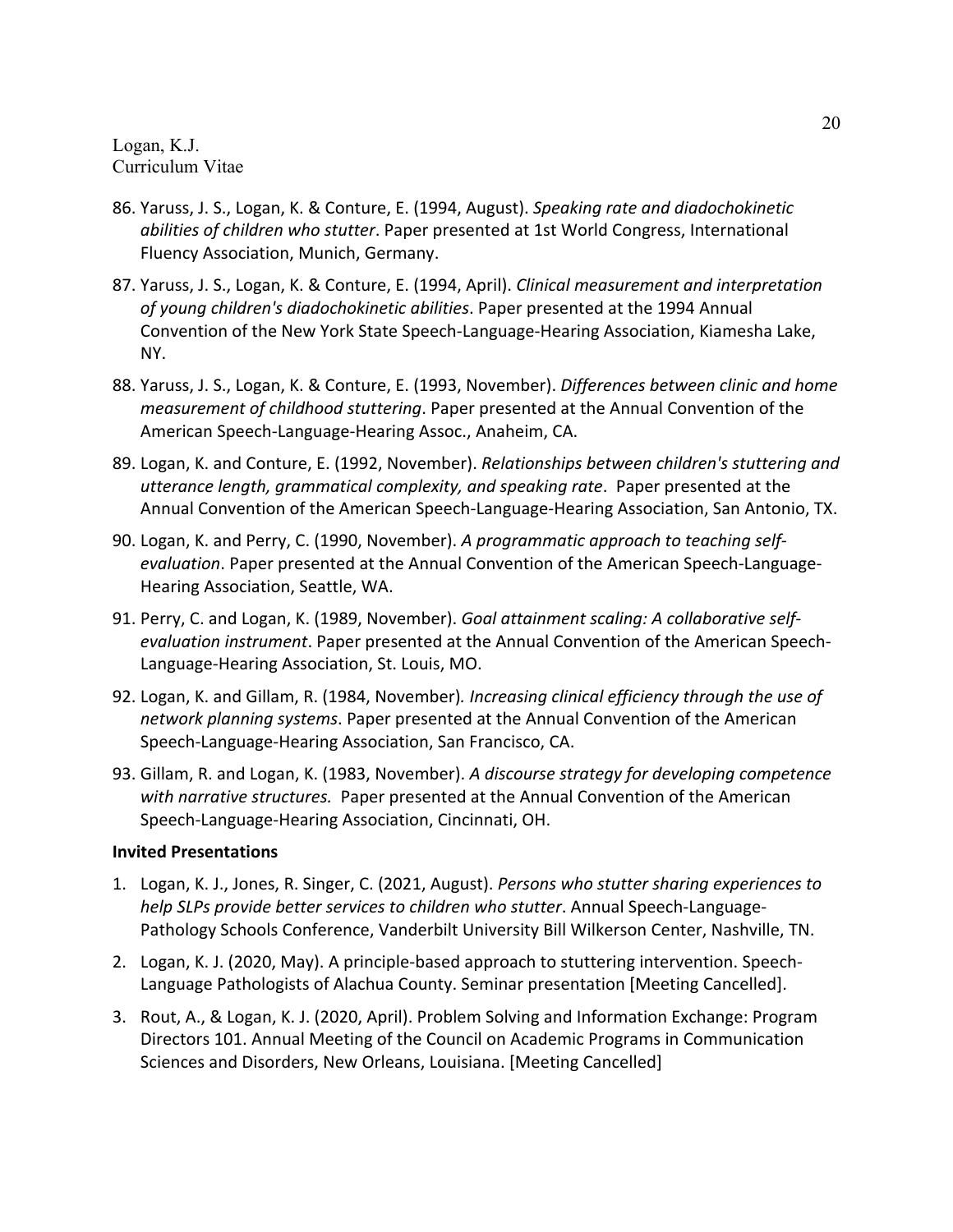- 4. Pruner, K, Logan, K. J., Mineo, B., & Scheer-Cohen, A. (2019, November). Preparing for the SLP PRAXIS exam: Connecting the dots. Seminar presented as part of the NSSLHA Experience at the Annual Convention of the American Speech-Language-Hearing Association, Orlando, FL.
- 5. Logan, K. J., & O'Rourke, C. (2017, April). Problem Solving and Information Exchange: Program Directors 201. Annual Meeting of the Council on Academic Programs in Communication Sciences and Disorders, New Orleans, Louisiana.
- 6. Logan, K. J. (2016, April). *Helping people who stutter to communicate effectively: Evidencebased principles and strategies*. National Stuttering Association CEU Event, Florida Atlantic University, Boca Raton, FL.
- 7. Coyle, J. L., Dixon, D., Logan, K. J., O'Donoghue, C., R., Passe, M., Paul, D., & Pruner, K. (2015, November). Preparing for the SLP PRAXIS exam: Connecting the dots. Seminar presented as part of the NSSLHA Experience at the Annual Convention of the American Speech-Language-Hearing Association, Denver, CO.
- 8. Coyle, J. L., Dixon, D., Logan, K. J., O'Donoghue, C., R., Passe, M., Paul, D., & Pruner, K. (2014, November). Preparing for the SLP PRAXIS exam: Connecting the dots. Seminar presented as part of the NSSLHA Experience at the Annual Convention of the American Speech-Language-Hearing Association, Orlando, FL.
- 9. Logan, K. J. (2014, February). *The nature and treatment of stuttering: Recent findings and their implications for clinical practice.* Seminar presented to Annual Meeting of Speech-Language Association of Alachua County, Gainesville, FL*.*
- 10. Logan, K. J. (2013, February). *Contemporary approaches to stuttering treatment: Evidencedbased principles and strategies*. Seminar presented to the Annual Convention of the Illinois Speech-Language-Hearing Association, Rosemont, IL.
- 11. Logan, K. J., & Susca, M. (2012, November). *A stutter isn't a stutter: Addressing individual differences in treatment.* Half-day short course presented at the Annual Convention of the American Speech-Language-Hearing Association, Atlanta, GA.
- 12. Logan, K. J., Quesal, R., Vanryckeghem, M., & Zebrowski, P.M. (2010, November). *Developing Stuttering Intervention Programs: From Assessment to Treatment*. Seminar presented at the Annual Convention of the American Speech-Language-Hearing Association, Philadelphia, PA.
- 13. Logan, K. J. (2007, June). *Contemporary approaches to treating stuttering in school-aged children.* Full-day workshop presented to Utah State University's Summer Seminars in Communicative Disorders, Utah State University, Logan, UT.
- 14. Logan, K. J. (2007, February). *Improving communicative function in children and adolescents who stutter: Now we're talking!* Invited 3 - hour presentation for the annual meeting of the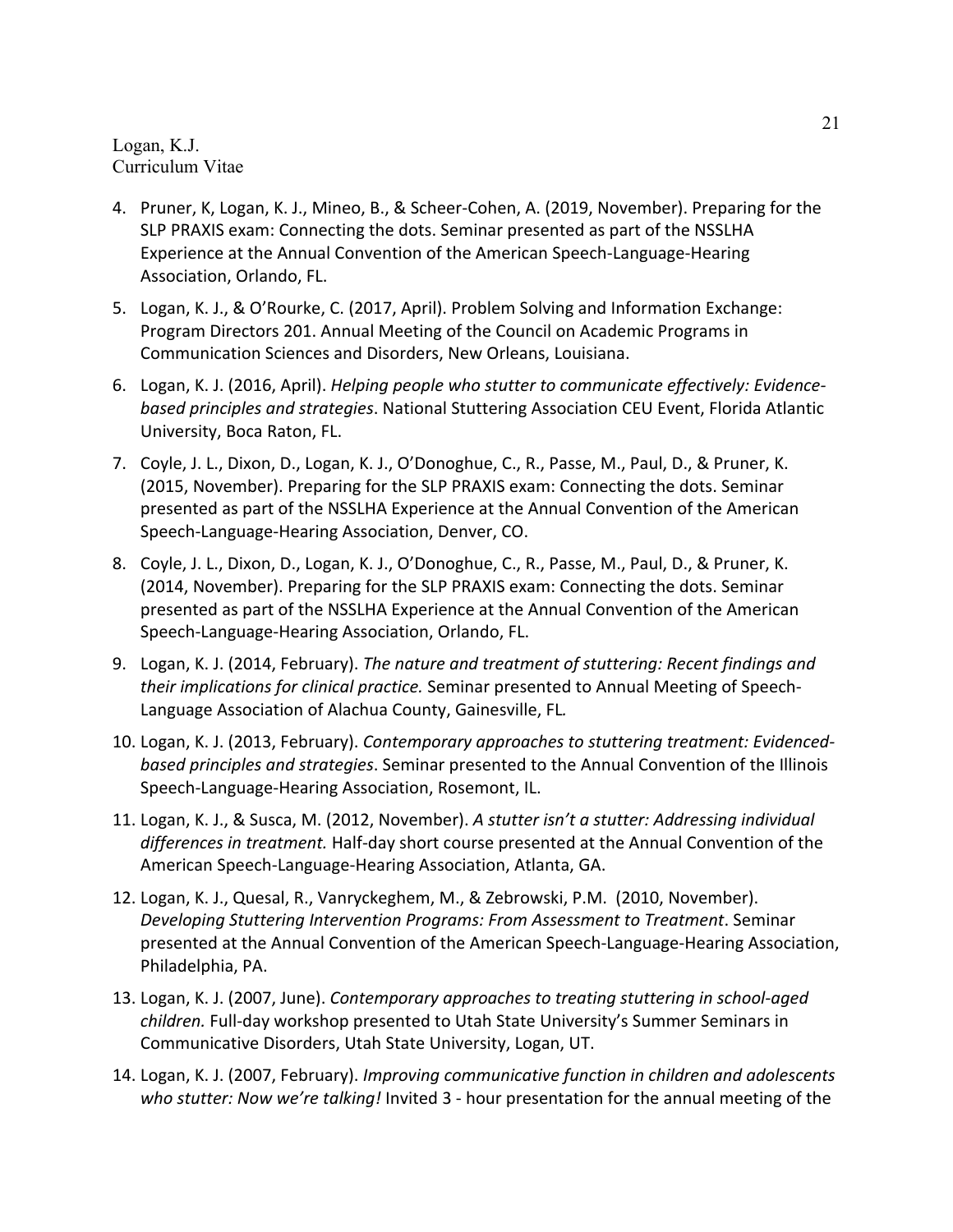Speech-Language Pathologists and Audiologists of Alachua County (SLAACS).

- 15. Logan, K. J. (2005, February). *Improving communicative functioning with school-aged children who stutter*. Paper presented at the annual convention of Illinois Speech-Language-Hearing Association. Rosemont, IL.
- 16. Logan, K. J. (2004, February). Stuttering: Its nature and treatment. Workshop presentation for parents of children who stutter, speech-language pathologists, and administrators in Lake City, Florida.
- 17. Logan, K. J. (2003, October). Childhood stuttering: An update on treatment practices. Inservice presentation to speech-language pathologists of Alachua County School Board, Gainesville, Florida.
- 18. Bradberry, A., Dugan, P., Klein, J., Kluetz, B., Logan, K. J., Mackessey, T. et al. (2002, November*). Understanding stuttering: Real success in treatment and support.* Paper presented at the Annual Convention of the American Speech-Language-Hearing Assoc., Atlanta, GA.
- 19. Logan, K. J. (2002, July). A framework for treating stuttering in children and adults. University of Florida Health Science Center Annual Symposium in Speech-Language Pathology.
- 20. Logan, K. J. (2000, July). Diagnosis and Treatment of Childhood Stuttering: Recent Trends in Clinical Practice. University of Florida Health Science Center Annual Symposium in Speech-Language Pathology.
- 21. Logan, K. J. (1998, July). *The role of linguistic factors in stuttering*. Paper presented to the University of Florida Health Science Center Annual Symposium in Speech-Language Pathology.
- 22. Logan, K. J. (1997, February). *Diagnosis and Treatment of Childhood Stuttering: What's new in the 90s?* Paper presented to the Annual Meeting of the Speech-Language Pathologists and Audiologists of Alachua County (Florida), Gainesville, FL.
- 23. Logan, K. (1996, July). *The role of the parent in treating children stuttering: Some alternatives to "Just ignore it*." Paper presented at the University of Florida's Annual Symposium in Speech-Language Pathology.
- 24. Logan, K. (1994, January). *Stuttering intervention: Lessons in adaptation*. Presentation for Teacher In-service Day, Homer Central Schools, Homer, NY.

### **SERVICE**

### **A. Professional Associations and Councils**

Chair, American Speech-Language-Hearing Association's *National Advisory Committee for the Praxis Examination in Speech-Language Pathology* (2015-present).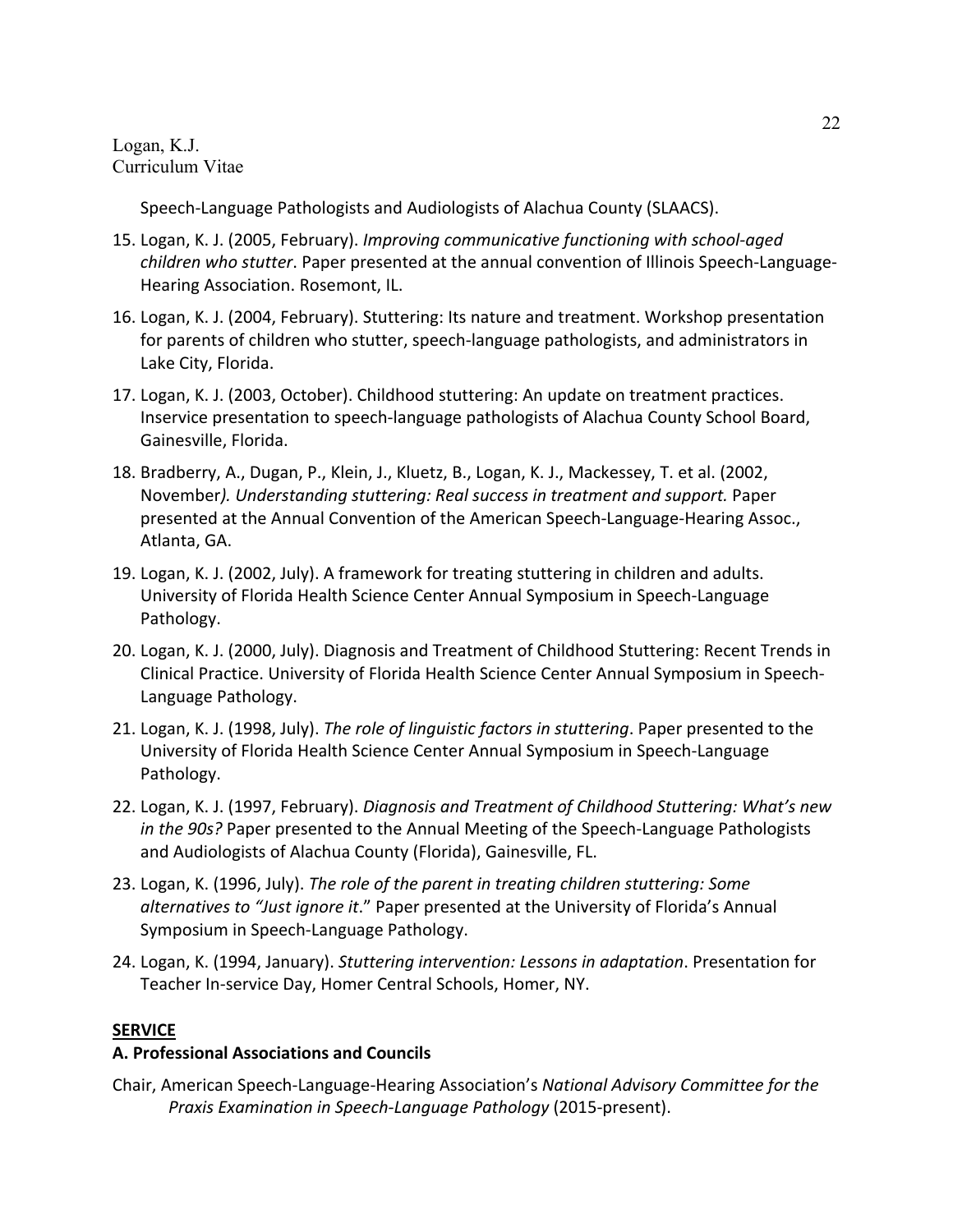Member, Finance Committee, International Fluency Association (2013 – 2015).

- Member, American Speech-Language-Hearing Association's *National Advisory Committee for the Praxis Examination in Speech-Language Pathology* (2006-2014).
- Member, National Advisory Board for the *Stuttering Homepage* (website devoted to the dissemination of information about stuttering: http://www.mnsu.edu/comdis/kuster/)
- Grant Reviewer, American Speech-Language-Hearing Foundation. New Investigators Research Grant (2017, 2012).
- Convention Program Committee Member (Fluency and Fluency Disorders), Annual Convention of the American Speech-Language-Hearing Association (2018, 2015, 2012, 2010, 2005, 2003, 2001, 2000, 1998).
- Member, Task Force on Continuing Education, ASHA Special Interest Division 4 Fluency (1999- 2000).

President, Wyoming Speech-Language-Hearing Association. (1989).

- Member, Executive Board of Wyoming Speech-Language-Hearing Association (1988) (President Elect, Chair of State Convention Planning Committee)
- Wyoming State Representative, ASHA's Council of State Association Presidents. (1989).
- Co-chair, Committee for Better Hearing & Speech Month in Wyoming (1989).
- State Representative (Wyoming), ASHA's Council of Supervisors in Speech-Language Pathology and Audiology. (1988-1990).

#### **B. Journals**

Editorial Board Member, *American Journal of Speech-Language Pathology* (2018 - current).

Associate Editor: *Journal of Fluency Disorders* (January 2004 – December 2010)

Editorial Consultant/Ad-hoc Reviewer:

*-International Journal of Pediatric Otorhinolaryngology (ad hoc reviewer, 2017 – present) -Journal of Communication Disorders* (2012 – present) -*Journal of Fluency Disorders* (2010 - present) -*PLOS-One* (occasional reviewer, 2014-present) *-American Journal of Speech-Language Pathology* (1995-2017) -*Journal of Speech, Language, and Hearing Research* (1996-present) -*Language, Speech, and Hearing Services in Schools* (occasional reviewer, 2005-present) *-Contemporary Issues in Communication Science and Disorders* (1996-2002) -*Clinical Linguistics and Phonetics* (occasional reviewer; 1998-present) -*Journal of the Acoustical Society of America* (occasional reviewer, 1998-present) *-Topics in Language Disorders* (occasional reviewer; 1994-present)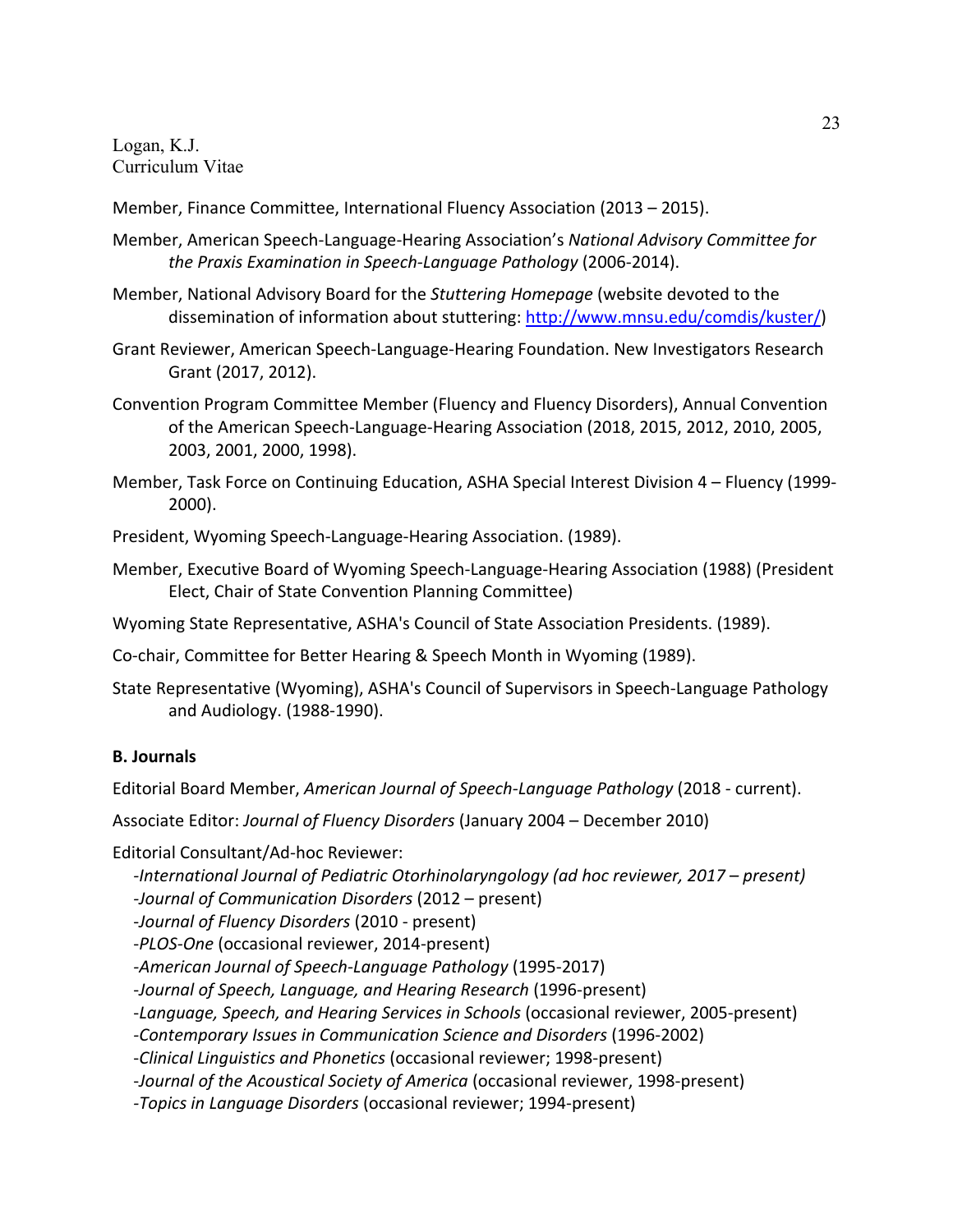> -*Folia Phoniatrica* (occasional reviewer; 1993-present) *-The Florida Journal of Communication Disorders* (1997-2001)

## **C. University and Community (1995- present)**

## 2017-2020

Chair, Graduate Admissions Committee (MA-CSD program, 2017-19) Chair, College of Public Health & Health Professions – Financial Aid & Scholarship Committee Department of Speech, Language & Hearing Sciences: Faculty search committee chair (x 4)

## 2013-2016

Chair, Graduate Admissions Committee (MA program in speech-language pathology) Chair, Undergraduate Admissions Committee (BHS program in CSD)

Chair, College of Public Health & Health Professions – Financial Aid & Scholarship Committee Department of Speech, Language & Hearing Sciences: Search committee for Chair (2014-15, member)

Department of Speech, Language & Hearing Sciences: Faculty search committee chairs (x 5) Department Curriculum Committee, Ex-Officio Member

College of Public Health and Health Professions, Graduation Marshal Committee (2014-15)

## 2011-2013

Chair, Graduate Admissions Committee (speech-language pathology)

Committee on Program Excellence (Committee Chair)

College of Public Health and Health Professions, Tenure and Promotion Committee (member) College of Public Health and Health Professions, Graduation Marshal Committee

College of Public Health and Health Professions, Doctoral Program Review Committee College of Public Health and Health Professions, Grant Review Committee (panel member) College of Public Health & Health Professions – Scholarship and Awards Committee (member)

## 2009-2011

Member, Admissions Committee (speech-language pathology)

Committee on Program Excellence (Chair)

College of Public Health and Health Professions, Teaching Excellence Committee (member) College of Public Health and Health Professions, Tenure and Promotion Committee (member) College of Public Health and Health Professions, Graduation Marshal Committee (member)

## 2007-2009

Member, Admissions Committee (speech-language pathology) Committee on Program Excellence (Committee Chair) Committee on Program Excellence (Committee Chair) Department Curriculum Committee, Member

2005- 2007

Chair, Graduate Admissions Committee (speech-language pathology)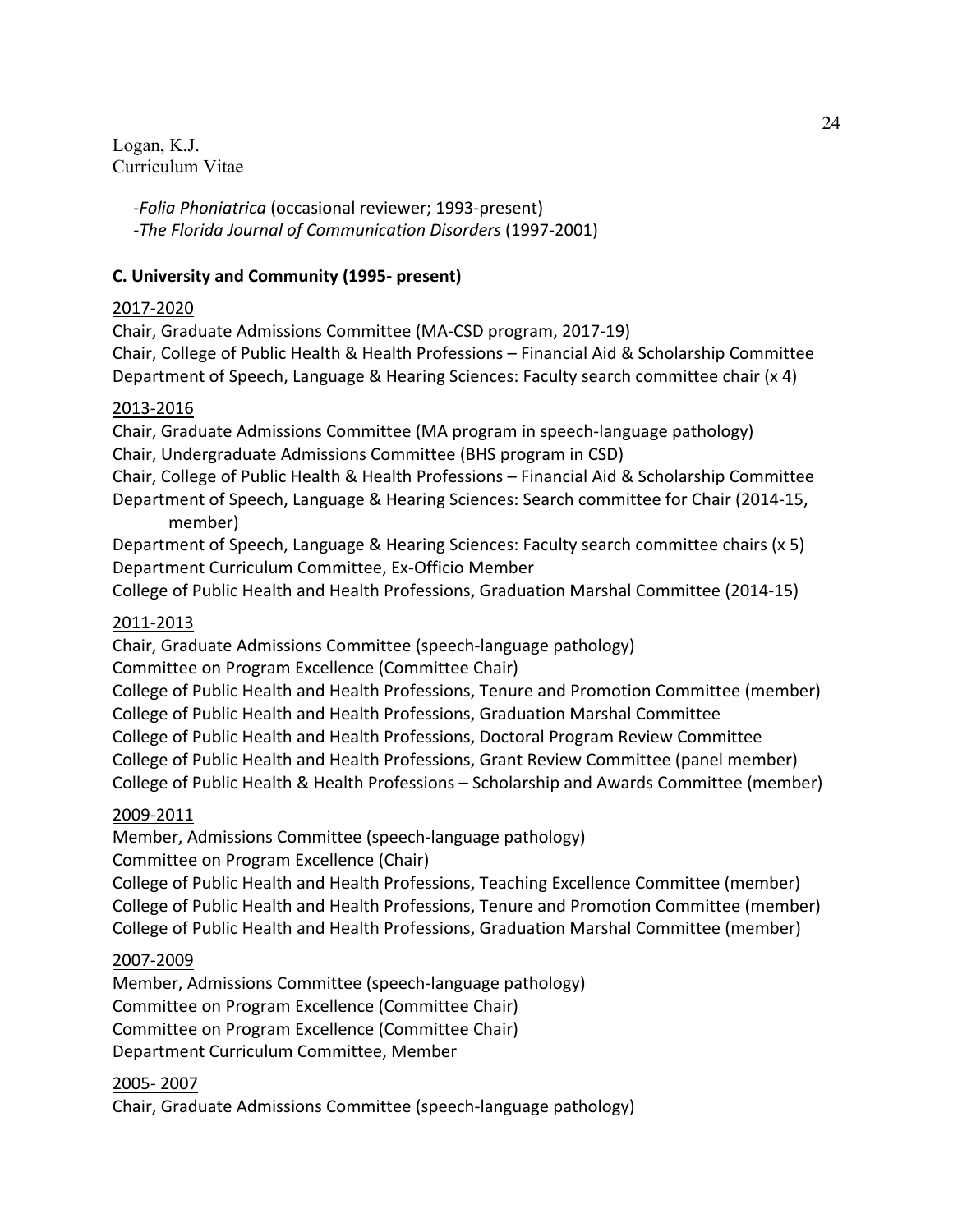Department Representative, Grade-A-Gator Online Grading System, Dept. of Comm. Sci. & Disorders, University of Florida.

### 2004- 2005

Program Director, Department of Communication Sciences and Disorders, University of Florida. Chair, Graduate Admissions Committee (speech-language pathology)

Department Representative, Grade-A-Gator Online Grading System, Dept. of Comm. Sci. & Disorders, University of Florida.

### 2001- 2004

Chair, Graduate Admissions Committee (speech-language pathology)

- Department Representative, Grade-A-Gator Online Grading System, Dept. of Comm. Sci. & Disorders, University of Florida.
- Chair, Faculty Performance Review Committee, Dept. of Comm. Science. & Disorders, University of Florida.

Member, Curriculum Committee, Dept. of Comm. Sci. & Disorders, University of Florida.

## 1999-2001

Member, Faculty Performance Review Committee, Dept. of Comm. Science. & Disorders, University of Florida.

Department Representative, Grade-A-Gator Online Grading System, Dept. of Comm. Sci. & Disorders, University of Florida.

- Member, Curriculum Committee, Dept. of Comm. Sci. & Disorders, University of Florida.
- Member, Search Committee of Early Child Language position, Dept. of Comm. Sci. & Disorders, University of Florida.

Chair, Student Appeals Committee, Dept. of Comm. Sci. & Disorders, University of Florida. Coordinator, Stuttering Support Group. (A weekly support group for adults who stutter.)

University of Florida, Gainesville, FL.

## 1998-1999

Department Representative, Grade-A-Gator Online Grading System, Dept. of Comm. Sci. & Disorders, University of Florida.

Chair, Student Appeals Committee, Dept. of Comm. Sci. & Disorders, University of Florida.

Member, Search Committee for Early Child Language position, Dept. of Comm. Sci. & Disorders, University of Florida.

Coordinator, Stuttering Support Group. (A weekly support group for adults who stutter.) University of Florida, Gainesville, FL.

Department Representative, Dept. of Comm. Sci. & Disorders, University of Florida.

Department Representative, UF United Way Campaign and "It's Performance That Counts"

Capital Campaign, Dept. of Comm. Sci. & Disorders, University of Florida.

1996-1997